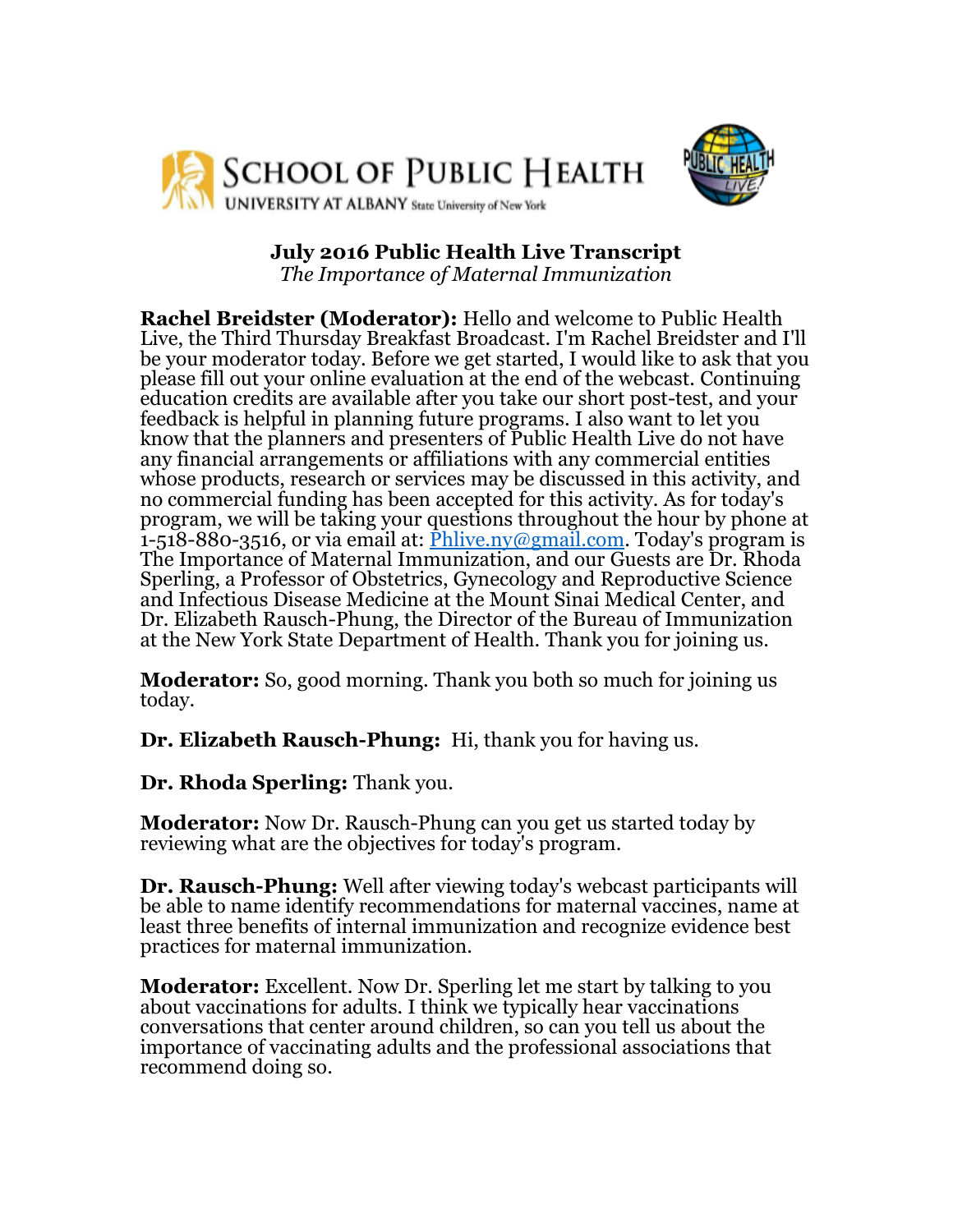**Dr. Sperling:** Yes. In the United States, the ACIP makes recommendations to the CDC, the CDC accepts those recommendations and then distributes that information to the different professional organizations including ACOG. ACOG will endorse the recommendations and ACOG, the American college of OB/GYN wants obstetrician gynecologists to be vaccinators. They recognize the importance of vaccination. Adult vaccines save lives. Each year in the United States 60,000 adults will die from vaccine preventable illnesses, if you just look at pneumonia and influenza combined, it's the eighth leading cause of deaths so adult vaccines are important.

**Moderator:** Now despite those numbers that you shared that convey the importance of vaccination and the medical endorsements from the medical community, we still see that vaccine rates among adults remains fairly low. How do you explain this?

**Dr. Sperling:** I think it's engrained in the psyche that vaccines are for children or vaccines are for travelers and adults just don't recognize that they need vaccines too. There's lots of missed opportunities for vaccinations that occur in OB/GYN offices as well as among other providers because we don't necessarily routinely assess vaccinations or routinely recommend vaccinations and we know from years of research that a recommendation from your own provider is the best and strongest predictor that you're going to accept a vaccine and be vaccinated.

**Moderator:** Now, Dr. Rausch-Phung, we hear about recommended vaccines who is it that's making the recommendations and what is that decision to recommend a vaccine based on?

**Dr. Rausch-Phung:** Well before vaccines can be recommended they go through an extensive research and development and clinical trial process just like any other medication in the U.S. And then they're licensed by the Food and Drug Administration. So the FDA looks at data on safety, efficacy, dosage, use in different populations as appropriate and then they'll make a licensure and a package insert based on that data. The CDC's advisory committee on immunization practices then reviews all that data as well as additional data if it's available to make recommendations. The ACIP is a body made up of 15 voting members, 14 of them are experts in vaccines, virology, infectious disease, public health, et cetera, and one consumer representative. As well as a large number of non-voting members representing federal agencies and other organizations that give guidance and expertise. The ACIP often revisits their recommendations when additional data becomes available. So sometimes the ACIP recommendations will differ from the FDA licensure and when that happens we recommend going with the ACIP recommendations because they're based on broader, more current and more complete data. The ACIP also then annually issues a schedule of immunizations, schedules actually for children, adolescents, and adults and that gets revised, updated, and posted online every year.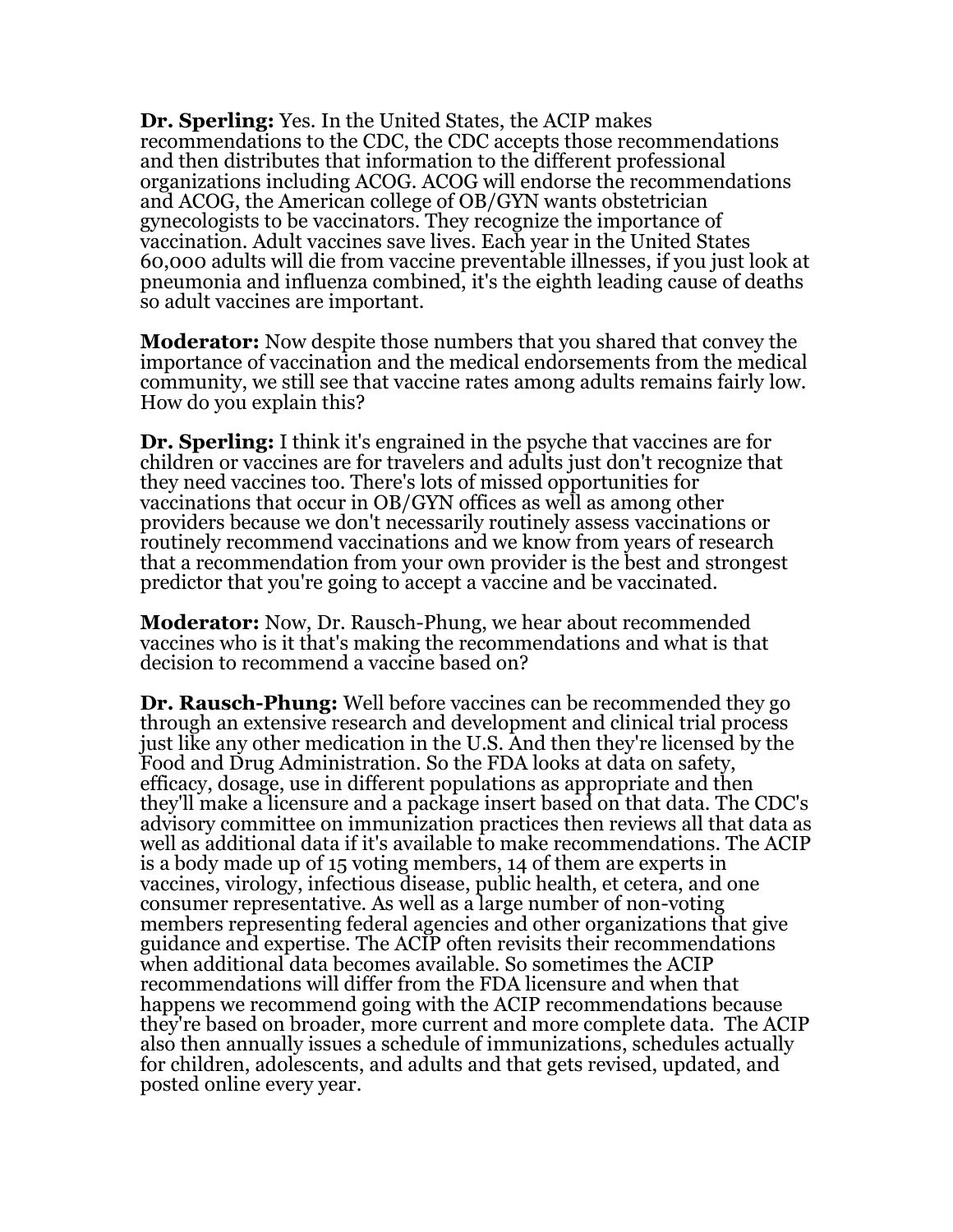**Moderator:** And now where can providers and patients find out what vaccines are currently recommended?

**Dr. Rausch-Phung**: The CDC hosts the annual immunization schedules at [www.cdc.gov/vaccines/schedules](http://www.cdc.gov/vaccines/schedules) and there's a very detailed version with a lot of footnotes, information on timing, spacing of vaccines, et cetera, for healthcare providers as well as simpler easier to read version for the public. People who are interested can view them online, print them, download them, you can also order laminated versions directly from CDC at no cost and CDC also have apps for mobile devices both iOS and Android, which have all the details and footnotes that are available on the schedule online.

**Moderator:** Seems like a very comprehensive set of resources.

**Dr. Rausch-Phung:** It is, yes.

**Moderator:** Now, is there specific information available for pregnant women?

**Dr. Rausch-Phung:** Yes, the adult schedule has two figures. One looks at vaccines given for specific ages and then a second looks at different medical and other indications. And pregnancy is one of the conditions or indications that they look at. It's color-coded you can see an example here it looks at vaccines specifically recommended for pregnancy or another indication, vaccines that are contraindicated and shouldn't be given and then vaccines that can be given if some other indication exists.

**Moderator:** Excellent. Now, Dr. Sperling, what role does an obstetrician or gynecologist play in vaccinating women?

**Dr. Sperling:** I think that vaccinations can and should be part of routine reproductive healthcare for women. There are many opportunities for OB/GYNs to discuss vaccines with their patients, there's opportunities for preconception planning during prenatal care when you have two patients to consider both the mother and the child and also in the post-partum period as part of well women care. So during the continuum of reproductive healthcare there's really is many opportunities for OB/GYN providers to discuss vaccines with their patients.

**Moderator:** Now for OB/GYN providers who might not have much experience with immunizing patients, what are basic items that you would recommend they might need to know?

**Dr. Sperling:** I think in order to be an effective vaccinator you need to understand some things about the vaccine. So I think you need to have to have at least a basic understanding of what is the disease that's being prevented, what is the antigen in the vaccine, is there an adjuvant that's given to enhance the immune response and what is the vaccines efficacy? No vaccine is 100% effective, so you need to consider the efficacy, you need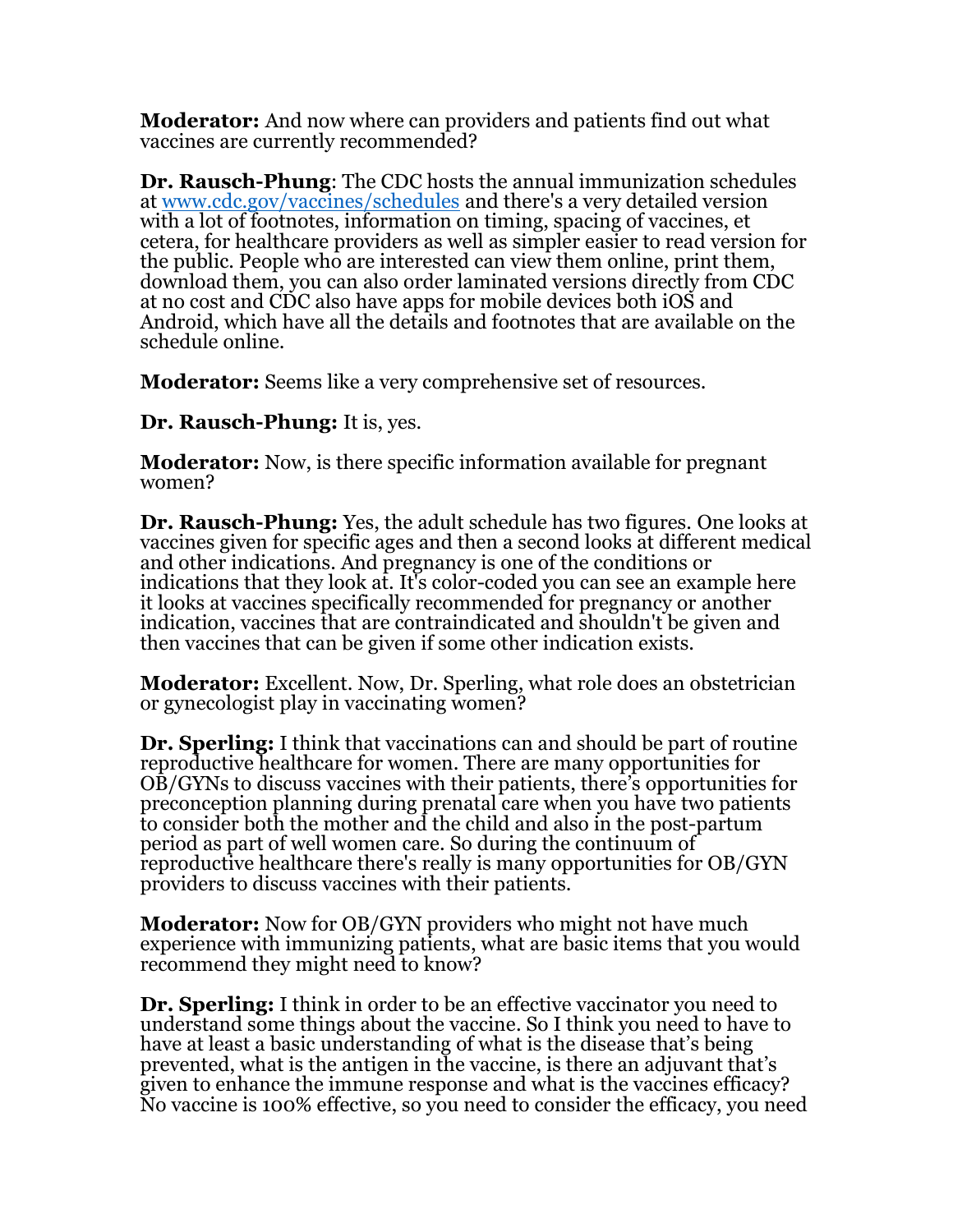to understand the vaccine safety profile and again as obstetrician gynecologists you need to understand the unique pregnancy aspects of it, either in terms of the recommendations or in terms of safety consideration. So again basic background information about the vaccine makes you a better recommender, a better vaccinator and makes things easier for your patients to understand.

**Moderator:** Now are there requirements for what providers must tell patients before a vaccine is given?

**Dr. Sperling:** Some of the elements of the discussions about what you should know about the vaccine are incorporated into what are called the vaccine statements and those VIS documents need to be provided to patients before a vaccine is given. And it has really elements of an informed consent discussion. It talks about the recommendations and indications for the vaccine. The contraindications, how well the vaccine works, how long it works for, what are the potential side effects, can other vaccines be given along with that vaccine. So again you're giving sort of basic information so a patient has a very good understanding of what they're receiving before they receive that vaccine.

**Moderator:** Excellent. Now, considering that information, what vaccines specifically are recommended for pregnant women or are there any vaccines that women who are pregnant or thinking about getting pregnant should not be receiving?

**Dr. Sperling:** Sure. I think that there are two vaccines that are now routinely recommended for use during pregnancy. One is the seasonal influenza vaccine and the other is TDAP vaccine. And we're gonna be discussing those two vaccines in greater detail during the program. In terms of the ones that are contraindicated that should not be given during pregnancy or to people considering pregnancy are the live virus vaccines because the concern about the live virus vaccines is that in order to make an immune response you're getting a weakened version of the what's the wildtype naturally circulating virus. You're going to become vireamic, a virus in your circulation and that can potentially become a trans-placental infection, it can go to the developing embryo fetus. So the idea is to not give live virus vaccines during pregnancy. The ones that are contraindicated are measles, mumps, rubella, varicella, and the live attenuated influenza vaccine. Just a quick thing about LAIV, it's not going to be recommended this flu vaccine season it's because of the past three vaccine seasons showed diminished efficacy, so actually the only flu vaccine that's going to be available this vaccine season is actually the inactivated flu vaccine, which is given to pregnant women.

**Moderator:** Okay, now could you talk a little bit more about why live vaccines aren't safe specifically for pregnant women.

**Dr. Sperling:** I think that again I mentioned that the idea is that when you get a live virus vaccine it's a weakened version of the wildtype virus and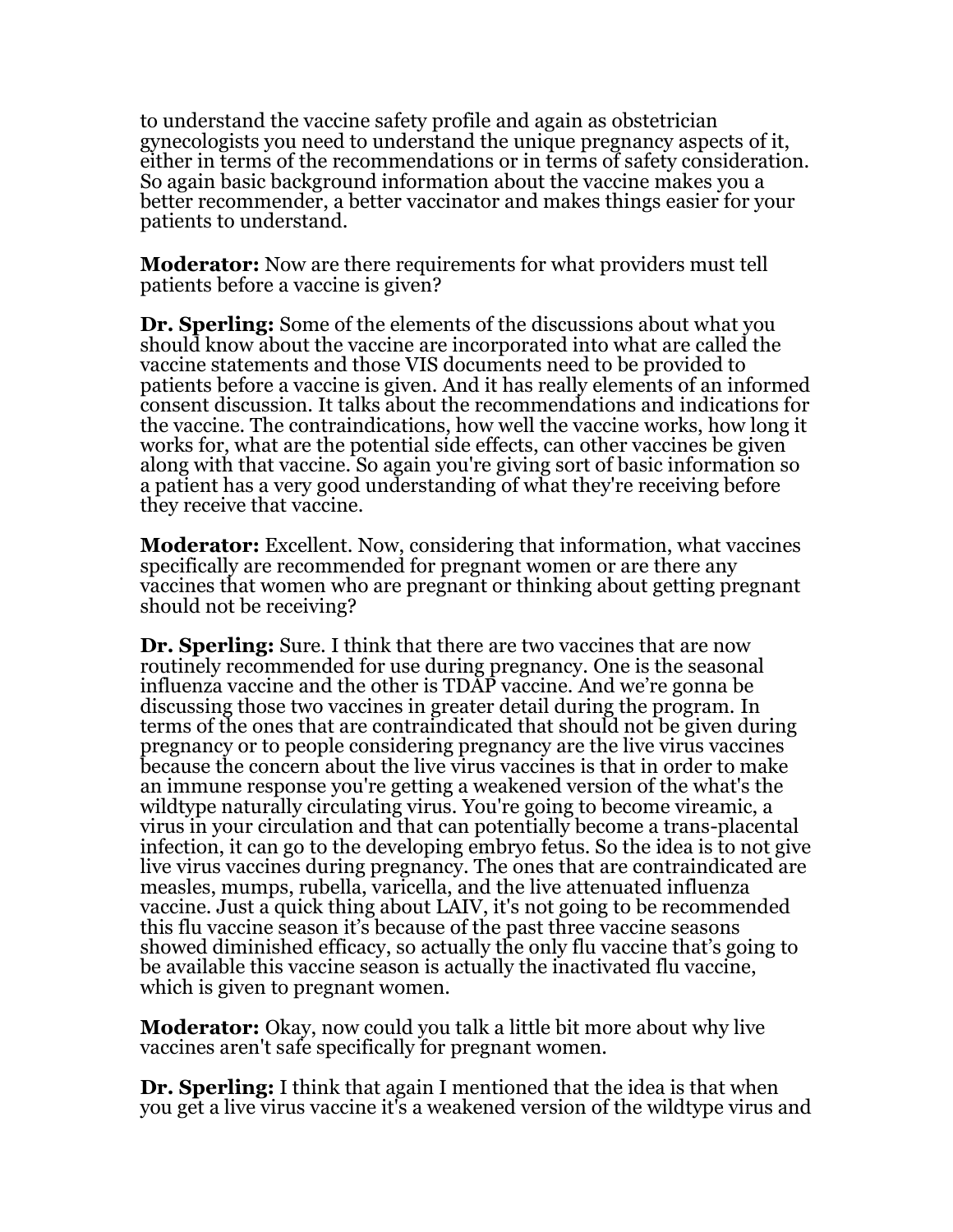again people become viremic, there's a virus in the circulation when there's a virus in the maternal circulation it can cross the placenta and it can set up an infection in the embryo or fetus we know certain that viral infections for example: rubella can cause something like a congenital rubella syndrome. So there was always the theoretical concern even at this attenuated this weakened virus might result in something like a congenital rubella syndrome. So the recommendation is don't give the vaccine during pregnancy and also don't give it to people who are considering pregnancy. And the question often asked how soon after getting the live vaccine can I be pregnant? The current recommendation is at least four weeks and the knee-jerk with most object obstetricians is to say three months. So three months after you get a live virus vaccine you get the green light to conceive.

**Moderator:** Thank you. Now Dr. Rausch-Phung, one of the vaccines we'll focus on today is the influenza vaccine. Can you start by telling us what is the flu and what are the symptoms and I know it seems like an obvious question but I think there are nuances that we need to cover?

**Dr. Rausch-Phung:** Sure. Influenza or flu is a highly contagious viral illness and it's the most common vaccine preventable disease in the U.S. and the world. We already heard that combined with pneumococcal diseases, it is the number eight cause of death in the United States. A lot of people confuse the flu with the common cold but generally the flu symptoms are much more severe. Although some people will have milder illness. Typical symptoms are high fever, headache, people can have chills, fatigue, body aches, as well as cough and other respiratory symptoms similar to cold. Now children sometimes have GI symptoms such as nausea, vomiting, diarrhea. Adults don't have them as often but they can from time to time.

A lot of times people will say I had the stomach flu and if that GI nausea, vomiting, et cetera, was the primary symptom they probably are talking about other viruses but presence of those symptoms doesn't entirely rule out the flu. People -- people can become contagious starting about a day before they have any symptoms at all and can spread the flu before anyone even knows they have the flu and remain contagious for up to a week after they start to have symptoms. And young adults -- excuse me, young children and senior citizens, people with chronic conditions and pregnant women have the highest risk of complications or severe infection.

**Moderator:** Thank you. Now, Dr. Sperling, considering that information, can you expand on the risk of complications from the flu specific for pregnant women?

**Dr. Sperling:** I think the maternal risks are real. Compared to nonpregnant adults, there's four times the rate of complications in hospitalizations. There's increased death, increased mortality associated especially in the end of pregnancy. There's an increased risk for preterm delivery and preterm labor, and there's also fetal risks involved. Although the influenza infection is not one that's characterized by a lot of virus in the maternal circulation, so that trans-placental infection that we talked about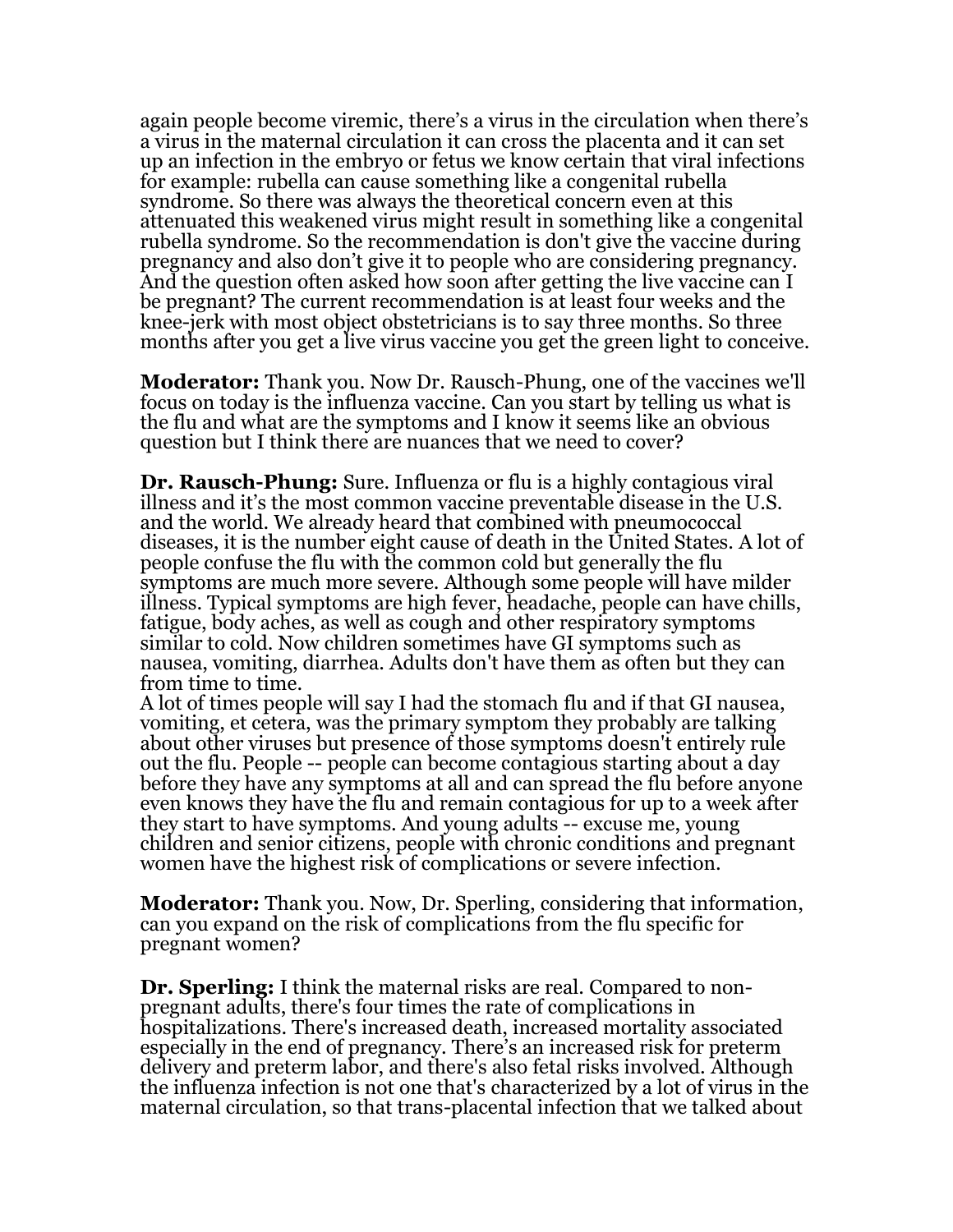for example: rubella doesn't occur there are risks of maternal high fever, hyperthermia has been associated with birth defects. So and also we know from some international studies including a recently reported Bangladeshi study that if you give maternal influenza vaccine you see higher birthweights in children. So I think there appears to be, clearly appears to be benefits to both the mom and to the young infant when moms are vaccinated during pregnancy.

**Moderator:** Now Dr. Rausch-Phung, what does this look like this data for in New York state specifically?

**Dr. Rausch-Phung:** Well in New York State's individual cases of flu aren't reportable to the health department but the health department participates along with 15 county health departments in the capital district in western regions of New York in flu serve net influenza surveillance program. And one of the data we collect is on hospitalizations from the flu and what we see is pretty striking is that pregnant women have about three times the rate of hospitalization from the flu than other women of similar age. And most seasons pregnant women have about 30% higher hospitalization rate than the general public.

**Moderator:** Now, we've talked about the serious complications that pregnant women experience in the flu, what about their babies and children?

**Dr. Rausch-Phung:** Absolutely. Young children, less than two years of age, have very high risk of severe influenza, complications, hospitalizations, even death from the flu. And this is particularly concerning because the youngest age that we can give flu vaccine in our country is at six months. So the newborns and young infants really rely on protection from people around them both from vaccination of the mother when she's pregnant as well as what we call cocooning. Everyone else in the household and who will have close contact with the baby really should be vaccinated themselves to prevent the baby getting exposed to influenza before they can be vaccinated. About 300 -- in the 2014 to 15 season almost 300 young children died of the influenza. And in the season that just ended in our state, almost half of the children who were hospitalized with influenza had no underlying medical condition. So even healthy young children can have severe influenza infection.

**Moderator:** So given that information and these potential complications, Dr. Sperling, what -- how does this impact the recommendations of the CDC and other groups in terms of what we should be doing to vaccinate and protect not only the women but these young children and babies.

**Dr. Sperling:** Sure. I think that since the morbidity and mortality among adults, among pregnant women and young children is so well recognized that it is really recommended as a routine vaccine for all people greater than age six months of age. So again seasonal influenza vaccine should be given to everyone.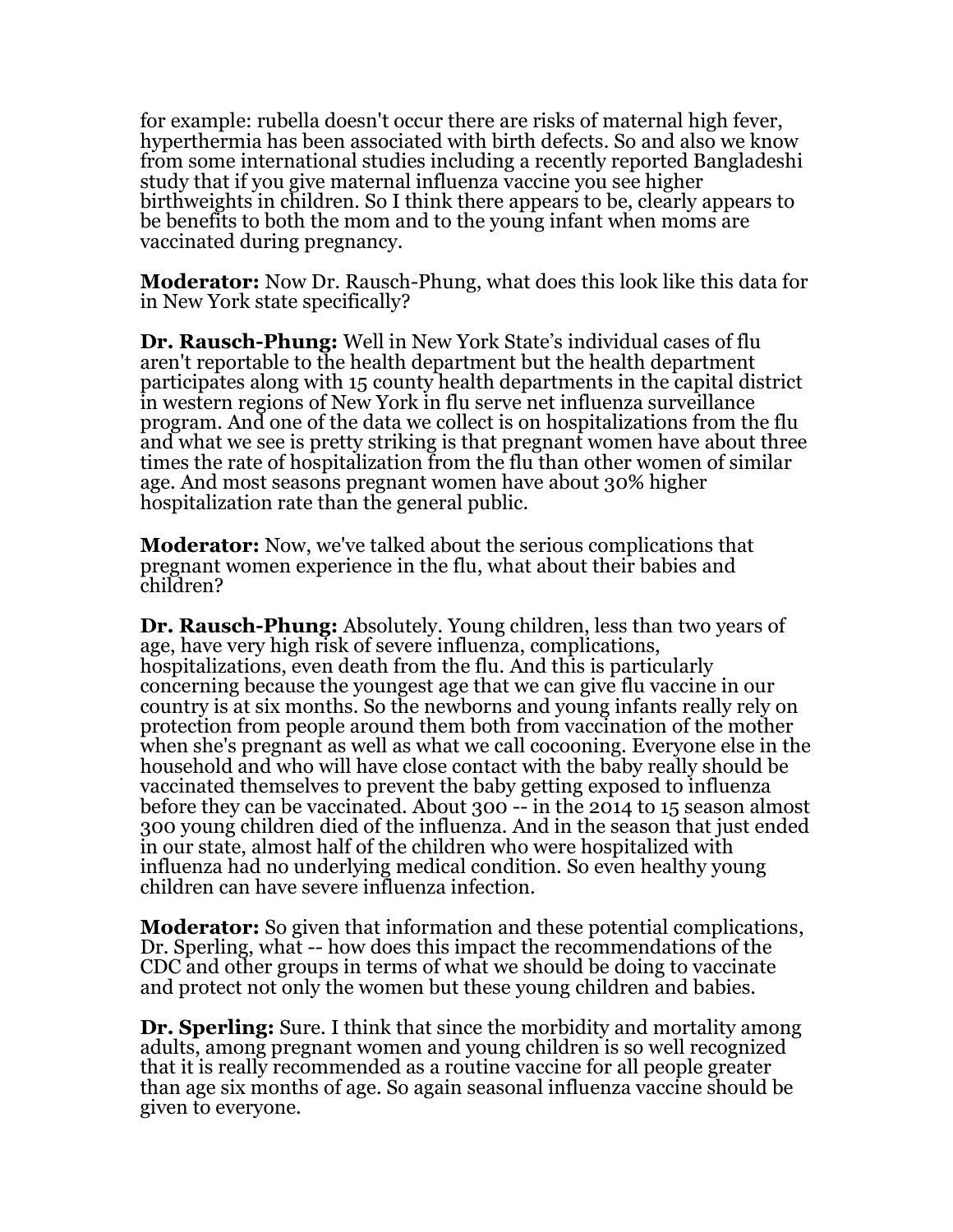**Moderator:** And can you review for us exactly what the seasonal influenza vaccine is composed of?

**Moderator:** Sure. The traditional flu shots. So the traditional flu shot was, had previously been what's called a trivalent vaccine, it had two antigens against, I'm sorry, three influenza strains with two antigens against influenza A and one against influenza B. A modification of that was introduced in the past few vaccine seasons what's called the quadrivalent vaccine, which now provides protection against two strains of influenza A and two strains of influenza B.

So the quadrivalent vaccine, the inactivated quadrivalent vaccine is the sort of the vaccine of choice now. In terms of other things that are available, there's recombinant vaccines that is available and there will be other vaccines that use different technology available soon as well.

**Moderator:** Now, it looks as though the CDC schedule included some recommendations for when the influenza vaccine is contraindicated. Is that right?

**Dr. Sperling:** Yes, it is. I mean, as an obstetrics gynecologist, I get lots of questions about can I give the flu shot. So I want to actually start with what are not contraindications. I think that it's important that minor illnesses, you know minor upper respiratory infections, diarrheal illnesses, someone coming in and saying they're just not feeling well those are not reasons not to give an influenza vaccine. The contraindications really are absolute. If you had an anaphylactic reaction to a previous vaccine, that's important. And again there's some precaution with moderate or severe disease but it's trying to eliminate whether someone has is sick, truly sick that you can distinguish what's going on with them medically from what might be a vaccine side effect. So there are very few people that you can't give the flu shot to. In terms of efficacy, it varies from season to season.

**Moderator:** Does the efficacy vary among different populations?

**Dr. Sperling:** Yes, it does. You know, it takes a while to produce protective antibodies. It takes at least two weeks to produce protective antibodies and not everyone makes the same type of robust immune response. So in fact, children make a better immune response than adults. The elderly don't make a great immune response at all. But again the other thing about the vaccine itself is that the antigen in the vaccine varies from season to season and it will depend upon how close the antigens in the vaccine are to the circulating viruses to see how well that vaccine works. So when there's a very good antigen match you're going to get efficacy that approaches 90%. When you have dissimilar match between the circulating strains and the strains that are in the vaccine, you're going to see diminished efficacy.

**Moderator:** Now, let's focus a bit on where we stand with vaccine rates for influenza. Can you talk a little bit about that?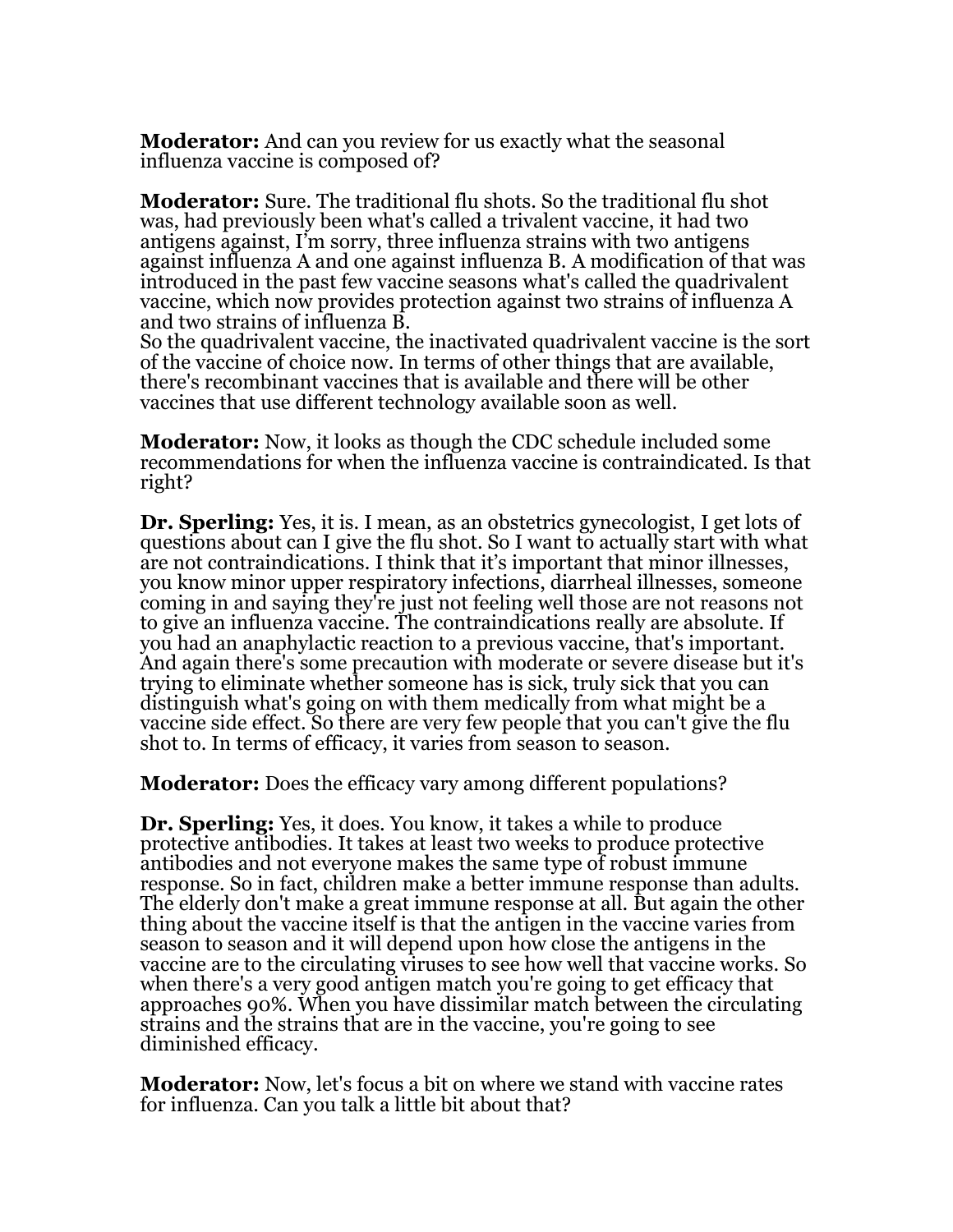**Dr. Sperling:** Sure. One of the things that has been a goal a nationwide goal is to improve vaccine rates. There's something called healthy people 2020, which was an effort of the U.S. Department of Health and Human Services. The idea was to identify things that can improve public health and again one of the goals was to improve influenza vaccine rates. The idea was to have 70% of the adult population vaccinated against influenza. So we're creeping towards that. The vaccine efficacy rates in the United States hover around 55%. And from the different seasons the past few seasons are being tracked by ACOG and again we're sort of seeing a creepup of the vaccine acceptance rates among obstetric providers and patients as well.

**Moderator:** Now Dr. Rausch-Phung, let me ask you, how are we doing in New York state with immunizing pregnant women against the flu.

**Dr. Rausch-Phung:** Well in New York state we look to the pregnancy risk assessment monitoring system or PRAMS, which is an annual survey sent to new mothers who have delivered an infant in the past year. I should note the New York state and New York City health departments conduct their surveys separately so the PRAMS data I'm going to be showing is for New York state outside of the city but I understand the coverage in New York City is pretty similar. So the most recent year we have final data we have available was in 2013 and in that year about 54% of new mothers reported having had flu vaccine in the past year and 42.5% had it during their recent pregnancy. That was about an 8 percentage point increase over the previous year, so it's good news that we're improving but we still have a long way to go to get to that 70% target.

**Moderator:** Now, can you talk to us about the flu season itself and when does it start, when does it end, and how does that relate to when we should actually be providing vaccinations?

**Dr. Rausch-Phung:** Absolutely. There's an expression in public health, if you've seen one flu season you've seen one flu season. It's very variable. So traditionally a lot of people have tended to think flu vaccine, I start giving it on October by the new year I'm done. But I really would like people to think more broadly than that. Because there have been some flu seasons where activity has started to pick up in November.

And there have been three flu seasons in the last 18 years when it didn't peak until March. In fact this past season was very quiet in the beginning and then really picked up in the spring. So generally speaking flu vaccine most years becomes available in mid to late August or September. And I recommend start offering it as soon as you have it in your office, in stock, and continue to offer it all the way through the season into the spring as long as you have flu vaccine in stock and unvaccinated patients there are opportunities to protect people well into the spring.

**Moderator:** Excellent. Thank you. Now, to learn more about an individual practice's approach to vaccination of pregnant women we recently visited the Mount Sinai Medical Center in New York and spoke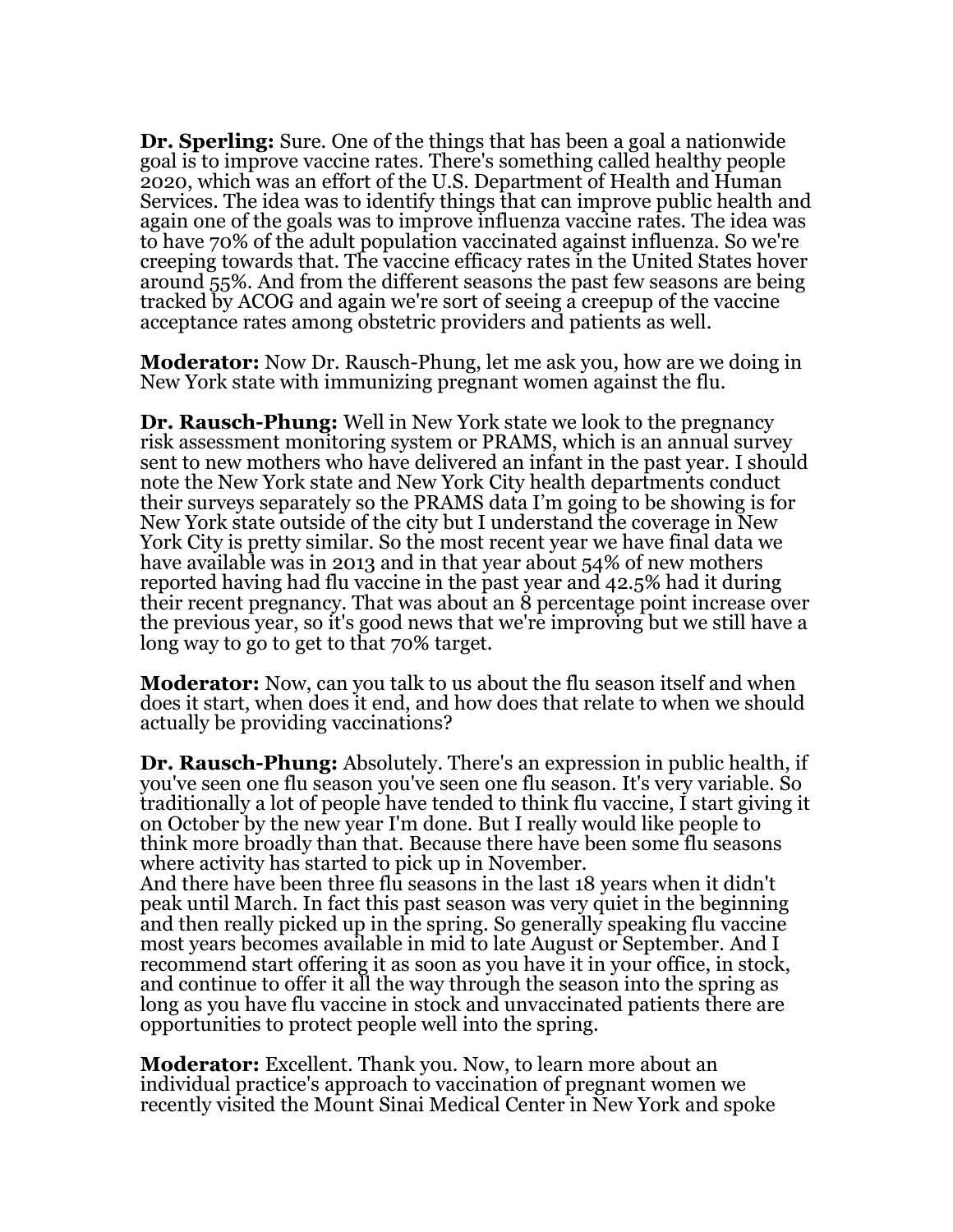with Clinical Manager Heather Isola and Dr. Fahimeh Sasan. They talked with us about important aspects of their office culture and flu vaccination practices, as well as about how they talk to their patients about vaccination. Let's take a look.

## *>>>>Clip Roll-in<<<*

**Heather Isola:** Pregnant women can be vaccinated at any time, at any time during their pregnancy, and any time during the flu season. Flu season usually begins in around September, October, usually gains steam from October and goes basically until May. The highest peak seasons usually around January and February. One of the unique things that we do as a practice and as a division in obstetrics and gynecology here at Mount Sinai is we've developed flu pods where providers come together and actually give vaccinations to the other providers and that really kick offs the vaccination season. What we do is we start disseminating the information early, so around middle of August – end of September we do these flu pods and once it starts with providers then it goes to the patients and the patients know we have the vaccinations in the office.

**Dr. Fahimeh Sasan:** The way I talk to the patients about the importance of the flu vaccine is threefold. First I think it's really important to explain to them the science behind why you're recommending the vaccine. Secondly, I think it's really important to debunk very common myths that patients bring with them to the doctor's office. And finally it's important to let them know family-centered vaccination processes, which is very important for keeping everyone healthy. A very common myth that women have is that I got the shot last year so I don't need the flu vaccine this year. And the reason why it's important to get the flu vaccine every year is that the flu vaccine each year is doctored by scientists to contain the strain of the flu that they think is going to be the most prominent that year. Another common myth especially nowadays with so much attention to autism is that women will come and think that the flu vaccine is going to cause autism. And that's actually been very well studied and no study to date has shown any evidence or link between the flu vaccine and autism. A lot of patients will also come with another myth that they're healthy and they've never had the flu before so that means they don't need the flu vaccine. It's very important for patients to understand that even the healthiest person can get the flu and can become severely ill from the flu. And in particular it's important for pregnant women to get the flu vaccine because during pregnancy your immune system is slightly diminished and as a result you can actually get sicker from the flu than you would when you're not pregnant. A family-centered approach to vaccination is really important. And the reason behind it is that we don't live in a cocoon as a person, and so you want to get everyone that's going to be around the baby, for example, in the center of our pregnant patients everyone who is going to be around the baby to get vaccinated what does that mean? It means you want mom, dad the other primary caregivers such as grandparents, aunts, siblings, nannies, whomever is going to be around baby a great deal of the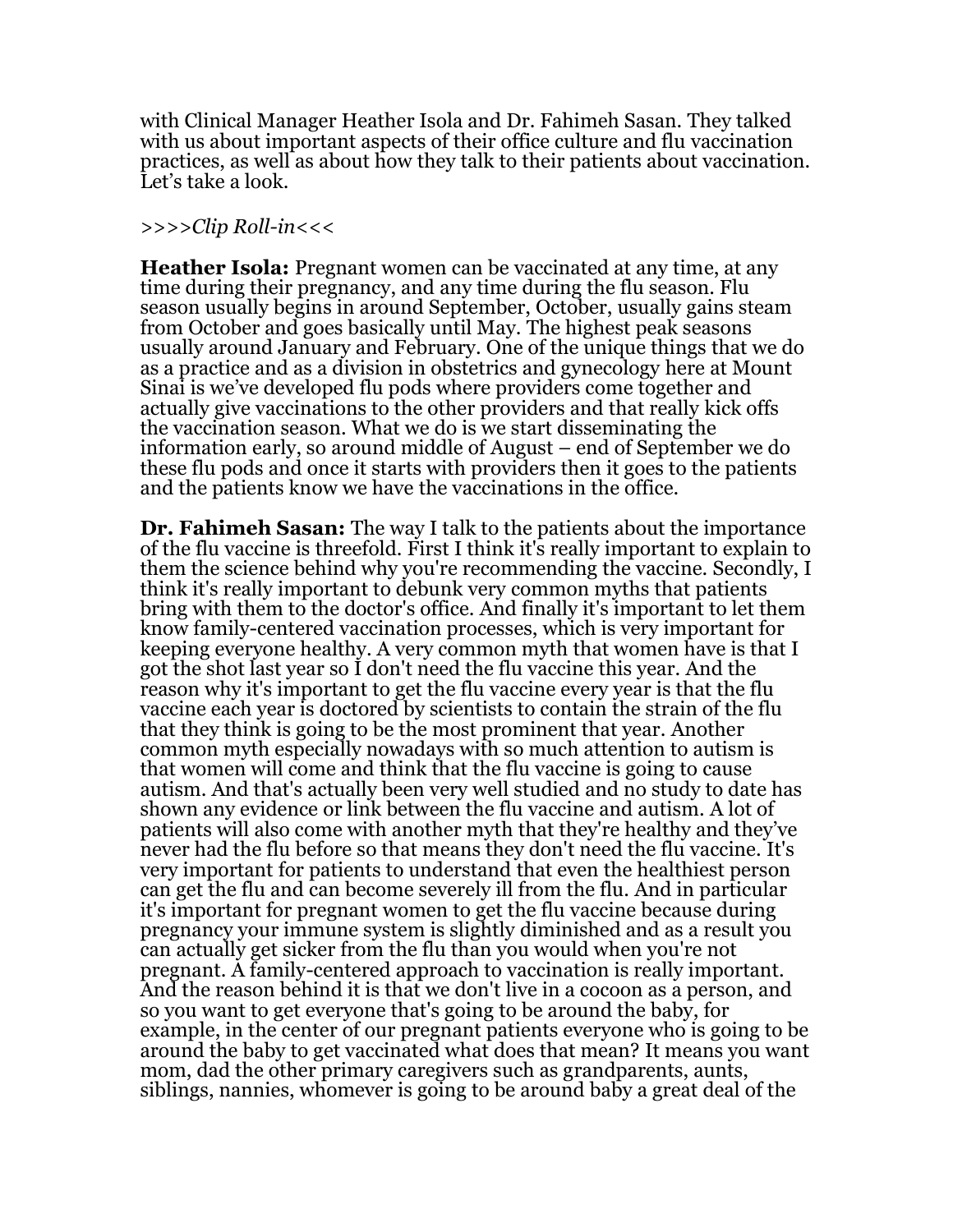time or is going to be providing a lot of care to the baby should be vaccinated. The more people that come into contact with the baby that are vaccinated the less likely the flu is going to come into your home and even less likely that the baby would get the flu.

## *>>>>Clip Roll-out<<<<*

**Moderator:** So Dr. Sperling with all the information that pregnant women receive from a number of different resources and goodness knows we're bombarded by things on the Internet, all the information coming in, how important is the recommendation that comes from the provider in terms of how it influences a woman's decision about becoming vaccinated?

**Dr. Sperling:** Well this is sort of a no brainer. The recommendation from your physician is the single most important thing in terms of deciding to receive a vaccine. And when we look at those vaccines that where you're recommended and you're actually offered, it's there in the office, you can hear the recommendation, you can accept the recommendation, you can roll up your sleeve and get a vaccine, those are the best vaccine rates. So if your provider recommends and actually offers the vaccine right, the vaccine, you'll see an uptake of about 70% if it's recommended but it's not there and available and you have to go to another place, another location to get the vaccine that acceptance rate goes down. And if it's not recommended, it really is negligible. So although we're bombarded with public health messages, it really is the provider that patient's trusted provider who is reviewing that patient's medical history, their needs and makes that recommendation. That's when patients accept that recommendation.

**Moderator:** So the providers really have an opportunity to make a significant difference.

**Dr. Sperling:** Absolutely.

**Moderator:** Now, let's turn to some of the other major vaccinations that we're going to focus on today and one specifically is pertussis. So can you explain to us what this is?

**Dr. Sperling:** Okay, so I wanted to start off with talking about what the clinical disease is. Pertussis isn't a cough, a simple cough, it's recognized as a clinical disease it's the clinical definition is a cough that lasts for at least two weeks and is characterized by other things either paroxysm of coughing, you're coughing so much you can't catch your breath or a whoop, which is why pertussis is called whooping cough or vomiting after you know you're coughing so violently you're vomiting. And this is all the type of cough that occurs without any other cause. The causative organism of pertussis is *Bordetella pertussis*, this is a bacterial infection, it is a gramnegative bacteria and it is a uniquely human pathogen. The incubation period from the time you're exposed to clinical illnesses is about seven to ten days and it starts off with sort of watery eyes, runny nose looks like any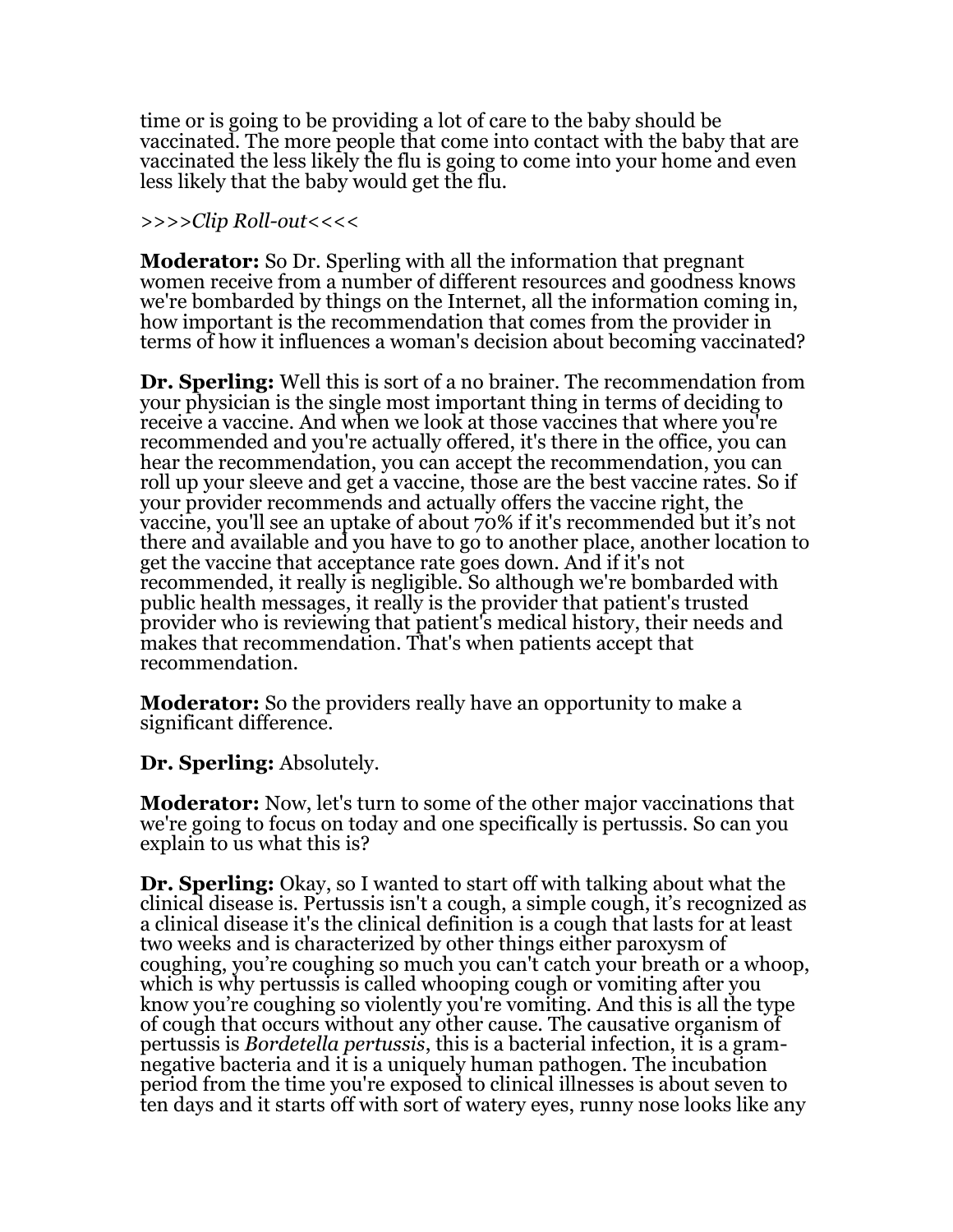other cough but it's followed by paroxysms of coughing and that type of coughing can last from four to six weeks if not longer.

**Moderator:** And what are the other symptoms of pertussis beyond the ones you've described already?

**Dr. Sperling:** Sure, I mean you can see, people can get very, very ill with pertussis. You can see substantial weight loss, substantial sleep disturbances. It really is a very infectious disease so within households the secondary attack rate is very high. It's estimated to be 80%. And you know just a few other things that despite high childhood vaccine levels we're seeing cases of pertussis reported throughout the United States within these sorts of epidemics. And we know that pertussis is a vaccine preventable illness, we know that it's a fatal and can be prevented by appropriate vaccination. So pertussis vaccination is very important.

**Moderator:** So now what are the particular risks specific to pregnant women and their babies?

**Dr. Sperling:** You know the biggest issue with pregnancy really is protecting the young infant. You know, sometimes, for example, with the influenza vaccine, the vaccine is protecting both the woman and the baby. But primarily the woman. But in pertussis the protection is for the woman and the baby but it's primarily the baby. We're vaccinating pregnant women in order to have moms make immune responses that can go across the placenta to protect young infants. Infections in young infants is severe and life threatening. They have they bear the morbidity and mortality of pertussis.

**Moderator:** And what other data do we have about the impact of pertussis?

**Dr. Sperling:** You know that in infants less than one year of age who get pertussis, they count for a significant amount of hospitalizations, especially those less than three months of age, and they also, the infants less than three months of age account for a significant number of deaths associated with pertussis in infancy. The morbidity and mortality of pertussis really is in the young infants and that's important again for maternal vaccination that's the only way to protect those young infants.

**Moderator:** Thank you. Now Dr. Rausch-Phung this certainly sounds like a serious illness. Do we see many infants here in New York state with pertussis?

**Dr. Rausch-Phung:** Absolutely. And similar to the national pictures, in New York state infants less than a year of age have the highest incidence rate of pertussis as well as the most complications. Our last peak year of pertussis was in 2012 which means it was the last year there was a very large outbreak but we have cases of pertussis every year outside of the peak years about 75 infants alone get reported to the state health department a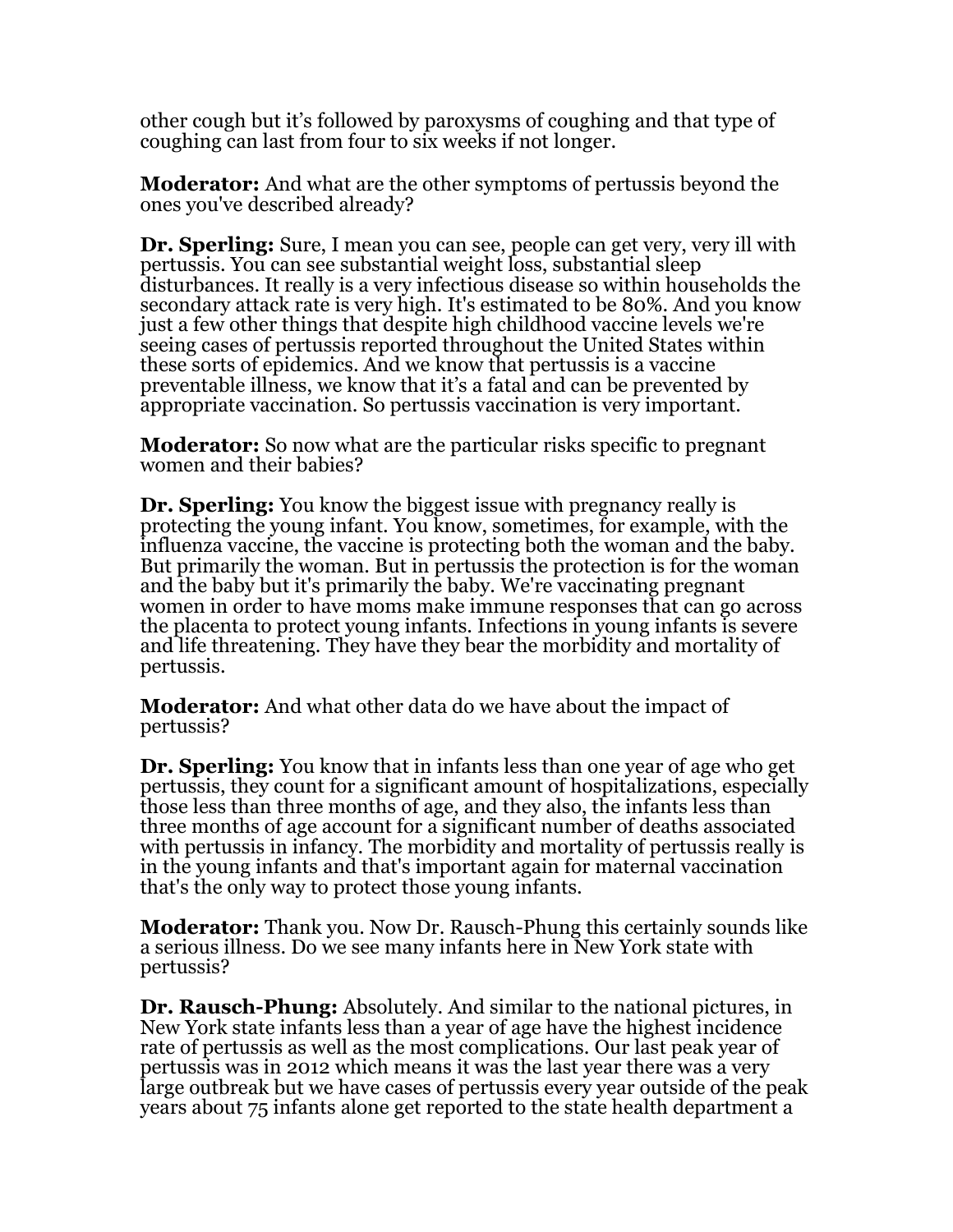year and several hundred across the lifespan. Now, pertussis, although pertussis happens all the time, large outbreaks tend to occur cyclically every three to five years it's a bit concerning it's been four years since the last major outbreak, so we might be unfortunately staring down another large increase coming anytime now.

**Dr. Sperling:** Just to say a few things nationally I think what's going on nationally really is similar to what's going on in New York state. 2012 was the peak year nationally for pertussis outbreaks and although those numbers leveled off in 2013 there was still pertussis outbreaks reported in 49 out of 50 states and in Washington D.C. so pertussis is really an ongoing issue for us as providers.

**Moderator:** Even when we're not in a peak year it's not something to minimize or to forget about. **Both:** Absolutely.

**Moderator:** Now, we've talked about infants in particular being vulnerable to pertussis and even hospitalized. Has it caused other long-term complications or even death in infants or young children in New York state?

**Dr. Rausch-Phung:** Yes. So every time that I hear a report of pertussis in a baby, especially a newborn or very young child/infant, it worries me because the infants do have the most complications and the most severe infection. So I selected one case history to sort of illustrate some lessons but I do want to emphasize this is not an isolated event. Unfortunately. You know, there have been similar stories in the last several years. This is a six week old infant who had been born at full gestation, full term. Had an entirely uncomplicated pregnancy and delivery, health mom and on retrospective review of the records, it was found that the mother had not been offered TDAP vaccine during pregnancy and had been noted in the chart she had it when she was a teenager, she doesn't need it. This was after the recommendation was in place for TDAP with each pregnancy, so it was a missed opportunity the doctor didn't know the latest recommendations hadn't offered it. When the baby was five weeks old the baby was seen in the pediatric office with about one day's worth of cough as well as several days cold symptoms, congestion, and at that time it was recommended to keep an eye on things, come back if the situation doesn't improve. But unfortunately one week later, the baby came into the emergency room with severe respiratory distress, cyanosis turning blue, and as well as the paroxysmal cough, respiratory whoop and was consistent with pertussis and the baby did end up testing positive for *Bordetella pertussis,* the bacteria that produces whooping cough. The baby was immediately intubated, admitted, started on antibiotics, treated in the pediatric ICU, but unfortunately despite aggressive and appropriate treatment the baby died one day later. No source of infection was ever identified and that's fairly typical. Adults usually have milder disease maybe even no symptoms. But even with a very mild course or no symptoms adults can still pass pertussis on to infants who can go on to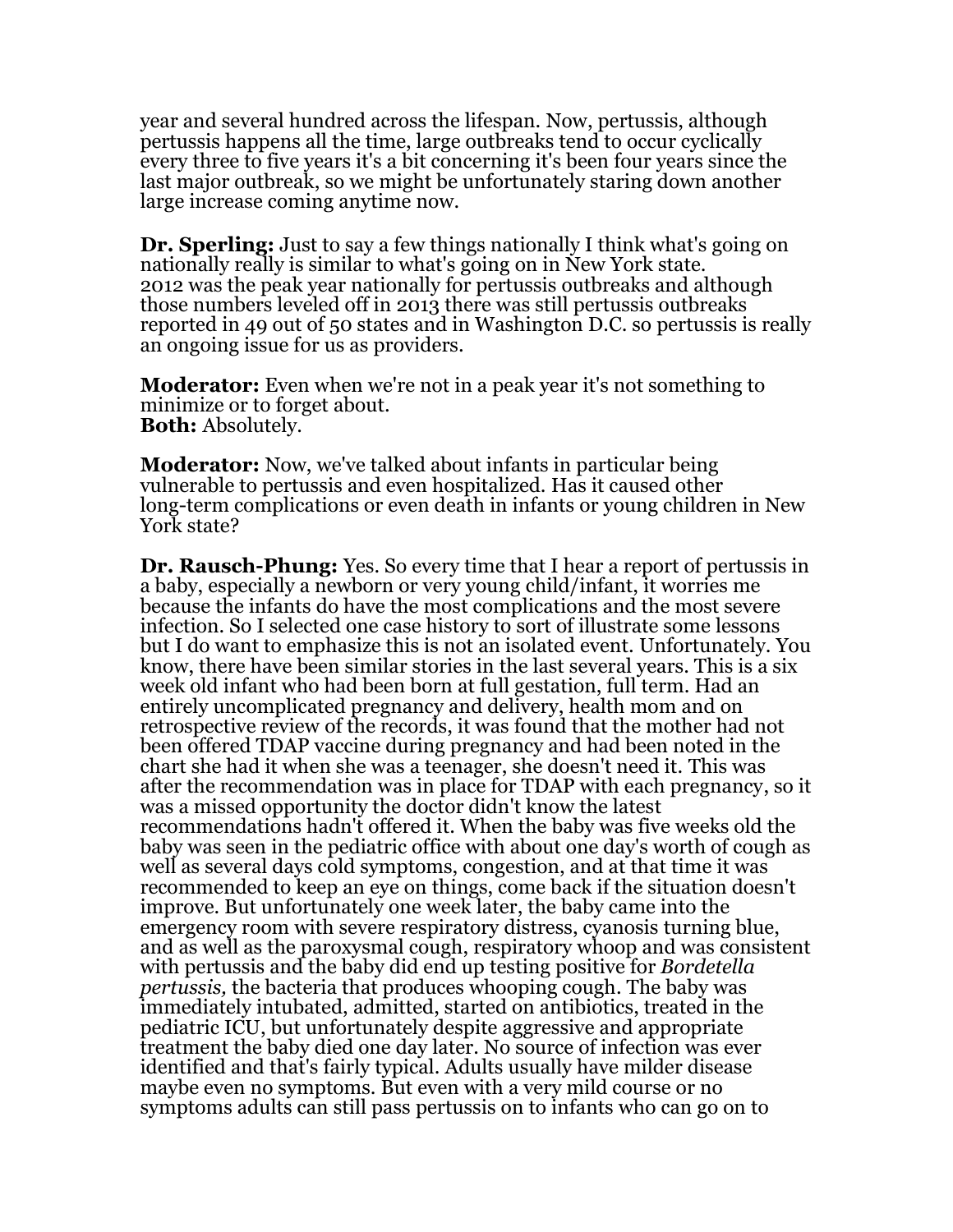have very, very severe illness. So this was a missed opportunity and I think it illustrates the opportunity that every pregnant woman needs TDAP with every pregnancy, even if she's had it before and the consequences of not offering it can be severe and tragic.

**Moderator:** Yeah that is certainly, it's hard to know what to say after hearing a story like that. That is just really heartbreaking. So now TDAP is a combine vaccination for three different illnesses. Dr. Sperling could you talk about the specific recommendations for administering that vaccine?

**Dr. Sperling:** Sure, so TDAP is a combined vaccine for tetanus, diphtheria, and acellular pertussis, so you can't get a separate pertussis vaccine so it's given as TDAP. And there's different versions of the vaccine that are meant for infants and are meant adolescents and adults. In terms of pregnancy the recommendation is to give it each and every pregnancy and to give it preferably at 27 to 36 weeks and I'll go into that a little bit more about why that time period is important. But for non-pregnant adults the TDAP is actually recommended just once in your lifetime and usually it's given as replacement for tetanus, because tetanus shots are recommended every 10 years and the current recommendation is when your next tetanus booster is due give TDAP instead. What we also encourage when we're talking about vaccination in pregnancy programs is a family-centered approach. We encourage people to make sure that caregivers and other family members are appropriately vaccinated. So it's not just dad who needs a vaccine but it's grandma, grandpa, whoever handles the baby, baby-sitters, siblings, to make sure that those who will be taking care of the baby, close to the baby, touching the baby, kissing the baby, that they're also appropriately vaccinated. But this group of people doesn't need to be vaccinated for every pregnancy.

They need one adult vaccine.

**Moderator:** Thank you. Now to hear how a practice approaches providing the TDAP vaccination, we visited with Dr. Angela Bianco at Mount Sinai Medical Center. Let's take a look.

*>>>> Clip Roll-in<<<<*

**Dr. Angela Bianco:** So some of the most common questions that I encounter in my clinical practice with regard to TDAP vaccination is do I need to be vaccinated with each pregnancy, why do I need to be vaccinated and does my partner or close family members do they need to be vaccinated. Vaccinating the mother during pregnancy protects her newborn child in a couple of different ways probably the first and foremost is it prevents the mother from contracting pertussis in the perinatal period, so in late pregnancy as well as shortly after delivery so by preventing direct maternal infection that thereby prevents the mom from transmitting to the baby in the newborn period. Secondly, it also confers passive immunization, because when we vaccinate moms they develop antibodies to the specific virus which then cross the placenta and confer transplacental immunity or protection to the fetus and then those antibodies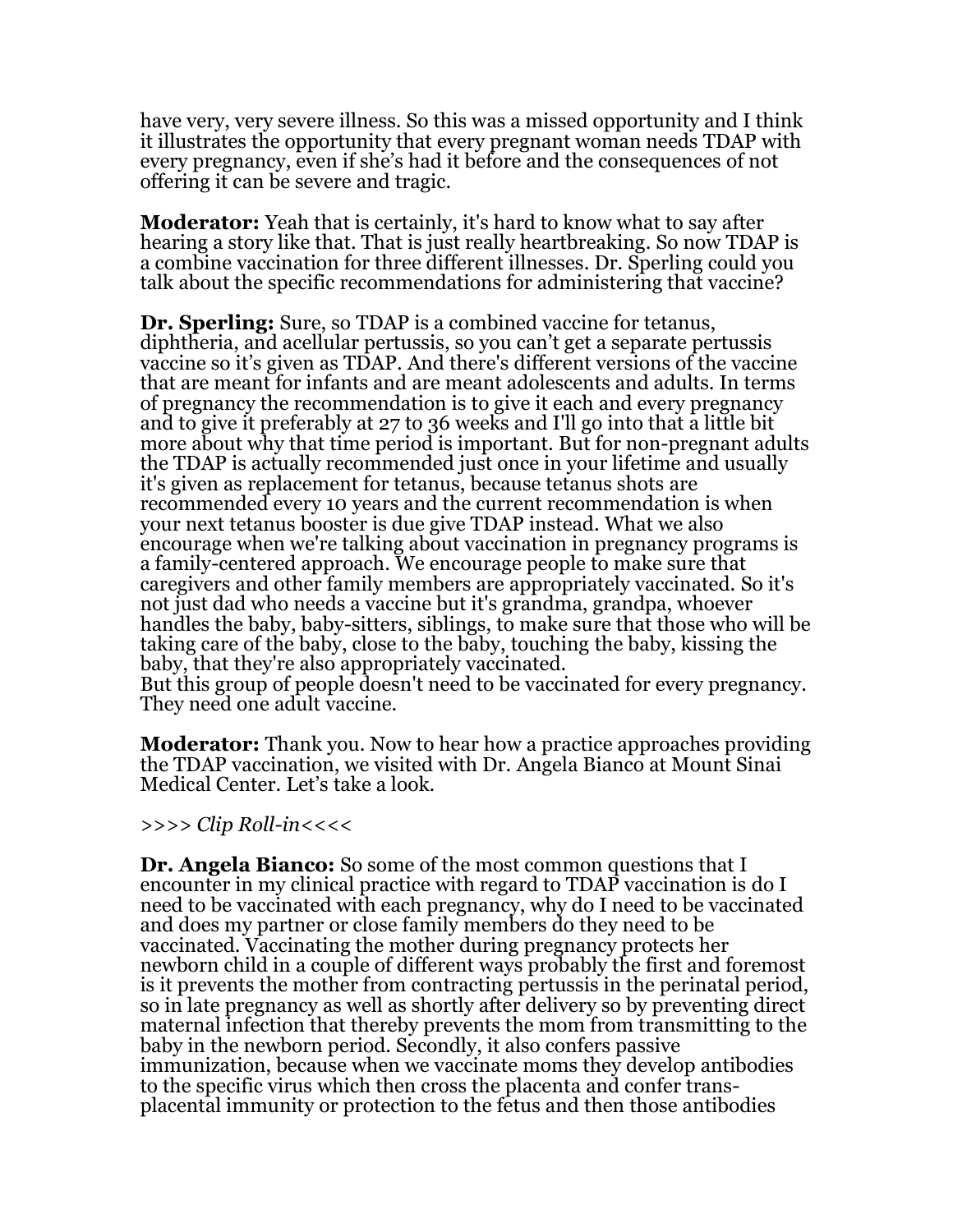persist and reduce the risk of post-partum infection in a newborn. It's a very good idea to vaccinate anybody who plans on coming into close contact on a regular basis with your newborn. So with regard to the question should my partner or other close household family members be vaccinated, the answer is yes because just like the mother could transmit so can any of the other household contacts that a newborn may come into contact with on a regular basis. TDAP should not be provided routinely just during preconception care, because again we don't know exactly how long immunity persists. So we don't know how long antibodies persist and are thereby sort of granting a protective effect. So right now the current sort of standard of care is not to incorporate them into any sort of preconception program. And there is an ideal time where this vaccine should be administered, and that is after 27 weeks preferably within 27 to 36 weeks, because it allows immunization to occur before the due date, but it's because we don't know how long these antibodies persist, it doesn't -- it's not giving the vaccine too early whereby the immunity may no longer be valid. So really the ideal time to be vaccinated is anywhere from 27 to 36 weeks of pregnancy.

*>>>>Clip Roll-out<<<<*

**Moderator:** Now Dr. Sperling you mentioned just a few minutes ago that there's a recommended best time to give the TDAP vaccination to a pregnant woman can you talk a little more about the recommendations why we're looking at that time period and why each and every pregnancy?

**Dr. Sperling:** Sure. I think Dr. Bianco had mentioned some of the things in the roles she was talking about how it gets integrated into a practice because it's a common question that patients ask why each pregnancy, why at this time during pregnancy and it has to do with the function of the vaccine and the function of trans-placental passage of antibodies. So this is a vaccine where after immunization you produce fairly high antibody levels but they really do taper off fairly quickly and the issue about transplacental passage of antibodies is this is something that gets concentrated at the end of pregnancy. So you're trying to leverage the fact that the vaccine, you know the boost of maternal antibodies is short-lived and the trans-placental passage occurs in the third trimester, so you're trying to find that sweet spot when to give it in the third trimester that you have good maternal immune response that you have good trans-placental passage of antibodies that you protect the newborn. So you don't want to give it too early and then the maternal antibodies peek and you don't have good trans-placental passage of antibodies and the newborn doesn't have sort of a good level of antibody protection and you don't want to give it too late and miss the opportunity to have a newborn that has protection. Especially also babies can be delivered a little bit premature, and not necessarily going to be delivered at 40 weeks. So you're trying to find that sweet spot where you leverage the maternal immune response, leverage the antibodies that cross the placenta and provide the maximum protection that you can to the newborn.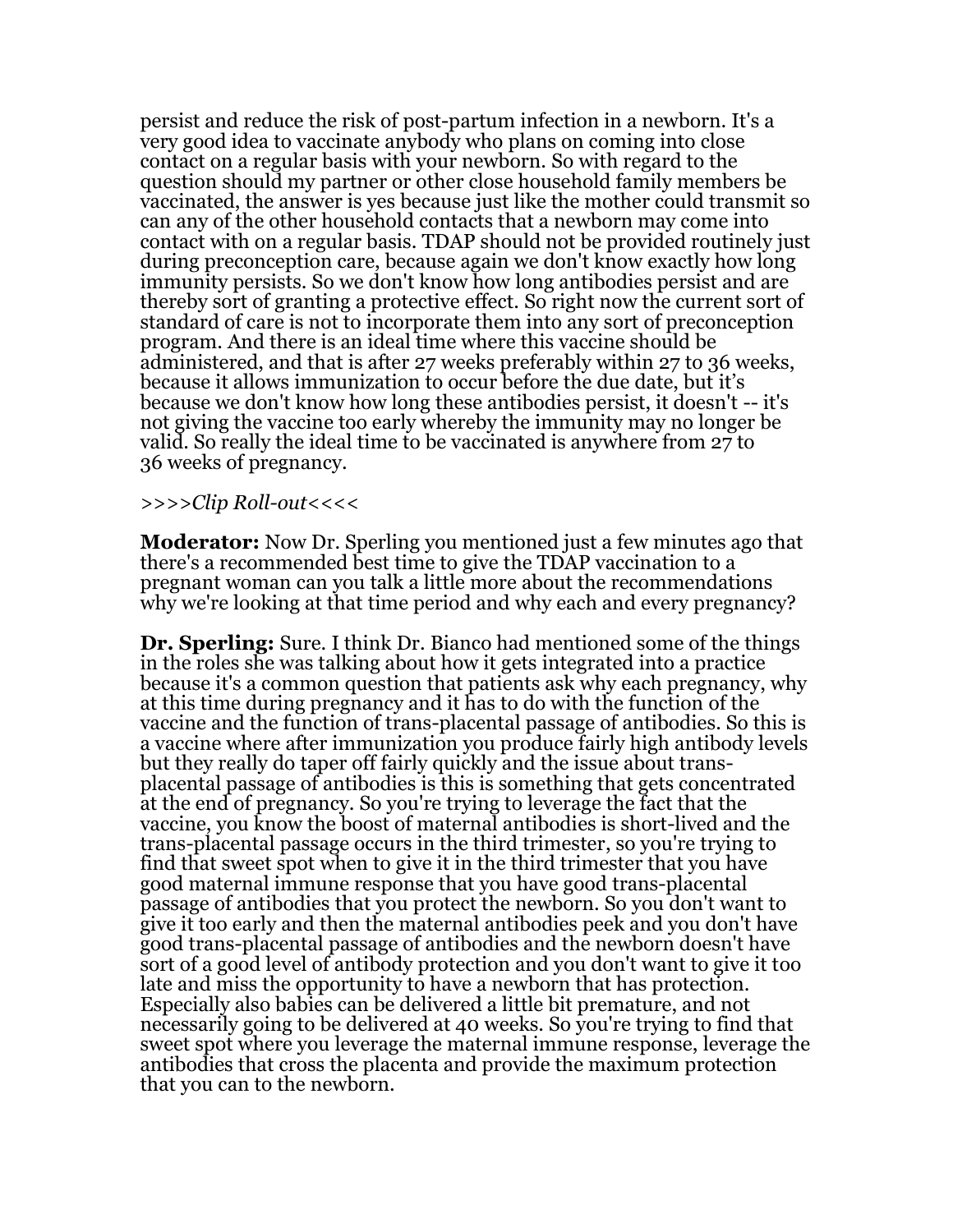**Moderator:** Now pregnant women are often told to avoid this medication or that medication during pregnancy. So how do we know that the TDAP virus is safe for not only the pregnant woman but for the developing fetus?

**Dr. Sperling:** Sure, I think that safety of vaccine, safety of efficacy of vaccines are really important. That's the underpinning of the recommendation, and this is what ACIP really debates and you know American college of OB/GYN and other professional organizations debate what is the risk benefit of the vaccine and what is the safety of the vaccine. And I think there's was a lot of discussion that went into TDAP especially because we're talking about giving a vaccine that's in a different way during pregnancy than you would give it to people who are not pregnant. You're talking about giving the vaccine each and every pregnancy, so if you have four children you can conceivably have four TDAP vaccines in a short interval. So safety was looked at differently and efficacy was looked at carefully. A lot of recommendations were made before theoretically before there was a lot of hard data. But since the recommendations were made, there is hard data. So the hard data about the efficacy comes from the UK experience. The UK had adopted this type of vaccination during pregnancy before the United States did and they already have reports about how well it works in terms of the public health sphere that you're seeing protection and decreased rates of infant pertussis and that was extremely reassuring and that's been reported and my understanding that it may even refine the time period when we ideally aim for vaccination but that's probably going to be discussed at the next ACIP meeting. The safety issues are really ongoing, and people are looking at safety in two different ways. They're looking at pregnancy safety. Pregnancy losses, pregnancy complications such as preterm birth and preeclampsia, growth restriction and also looking at sort of maternal safety what's the safety of getting a vaccine again and again during pregnancy. So I'm aware of two large reports. One was published in JAMA at the end of November 2014, and a second study that was published in November of 2015, I believe. And they've both looked at sort of different aspects of safety and the answer is so far so good from these large datasets and the first one was just a California-based report, the second was a multi-state report from the CDC. We're not seeing any increased maternal complications associated with getting multiple TDAP vaccines and we're not seeing adverse pregnancy outcomes. So I would tell you so far so good. No efficacy seems to be there where we theoretically predicted it and safety seems not to be a concern.

**Moderator:** Excellent. Now, Dr. Rausch-Phung, how are we doing in New York state with TDAP and influenza coverage rates?

**Dr. Rausch-Phung:** Well, the good news is that pregnant women reports much higher TDAP and flu vaccine coverage than the general non-pregnant adult population. But we do have room for improvement you know Dr. Sperling talked about the 70% target set by the Department of Health and Human Services and I'll show you data that we have quite a ways to go. There's also some concerning disparities. It's not the same coverage across the board. There are higher and lower populations and I think that's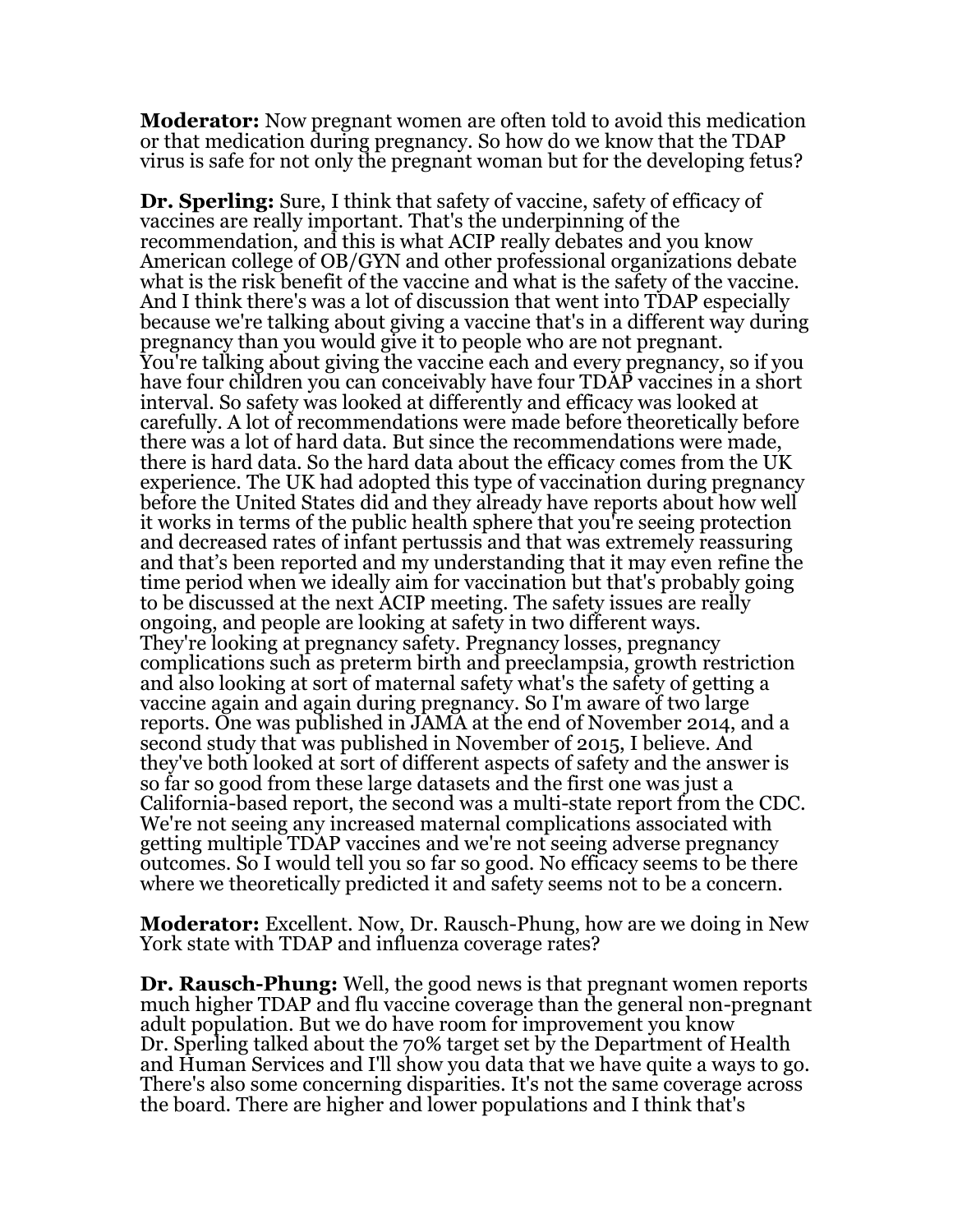important to look at and consider how we can do better and perhaps target recommendations. The, all the data I'm going to be showing you is from the New York state PRAMS as I discussed before. The PRAMS asks two questions about influenza vaccination, so the first is did a doctor offer a vaccine to you while you were pregnant in your recent pregnancy and the second were you vaccinated, was it before or during the pregnancy? And of course before is in the most recent flu season not ever in your lifetime. And the good news is across the board about 80% of the women recalled having been offered the vaccine in their recent pregnancy. You know, I'd obviously prefer that to be 100 but you know there don't seem to be too many disparities by offering the vaccine and the vast majority are apparently offering it. But the maternal vaccination coverage is much higher as with the increasing age of the pregnant woman. So women who are 35 years of age and older had the highest flu vaccination coverage in 2013, the most recent year we have data available. 64% of women over 35 had a flu vaccine. And compared with women under 25 who had the lowest coverage less than half had influenza vaccine. The PRAMS doesn't get into questions about why people were or were not vaccinated. So we can only really hypothesize. It could be that older mothers might be more receptive perhaps if you're on a second or third pregnancy they had flu vaccine before and had a positive experience or neutral experience they might be more open to it. Or perhaps there might be some unidentified barriers, experienced by the younger mother. There were some disparities noted by insurance status. Less than half of new mothers who had been enrolled in Medicaid when they were pregnant had had flu vaccine in the past year compared with nearly 60% of those who were enrolled in commercial or other insurances. Now, New York state Medicaid does cover flu vaccine in pregnancy and has for several years, so I don't think that this reflects a lack of insurance coverage. I think this is probably a proxy for some other socioeconomic barriers or issues that might be affecting women of lower socioeconomic status.

**Moderator:** Now, looking at the New York state prevention agenda goals of reducing health disparities are there differences in maternal immunization rates by race or ethnicity?

**Dr. Rausch-Phung:** Yes, there are some serious disparities by race and ethnicity. Only 43% of African-American new mothers in our state reported having had flu vaccine in 2013 compared with 56% of white mothers, 53% of Hispanic mothers and 58% of mothers of mixed or other race and ethnicity. And one thing that's particularly concerning is that only 76% of the black new mothers recalled having been offered flu vaccine compared with 82% of white mothers. Now, the difference in being offered flu vaccine was not what we call statistically significant. It's also they didn't check the actual documentation in the medical record. This was their remembering and for some of them they may have been pregnant months earlier so people could have misremembered but I think it is something important to keep in mind and an important question to ask ourselves whether people might be recommending perhaps less strongly in a less memorable way if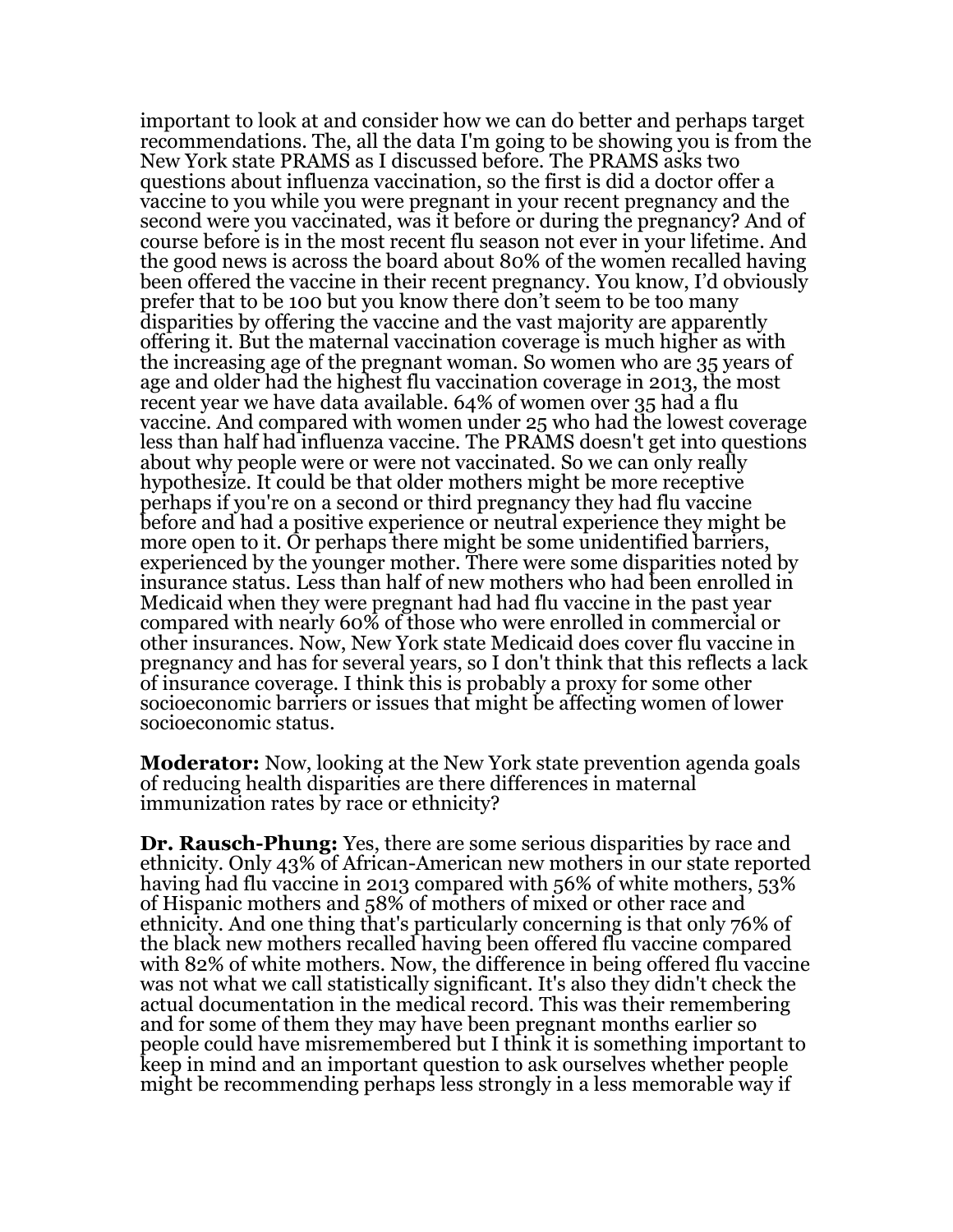there could be any doctor healthcare provider behaviors that might be contributing to the lower coverage rate.

**Moderator:** Absolutely. Now, are there specifics about the uptake of TDAP specifically among pregnant women in New York state?

**Dr. Rausch-Phung:** Yes the PRAMs had surveys about vaccinations, TDAP vaccinations before, during, and after pregnancy since 2011. And it's important to note that the recommendations for TDAP have evolved in that time. So before late 2011 we were primarily looking at preventing neonatal tetanus. So if a woman hadn't had the primary tetanus series they recommended a tetanus containing vaccine and for everyone else they recommended waiting until after delivery. And so you can see coverage during pregnancy was very low in 2011. In late 2011 that was the first time they recommended that women who had never had specifically TDAP vaccine, which is a much larger number than those who hadn't had the tetanus go ahead and get it during pregnancy rather than waiting. And so you can see there was a small increase just from 2011 to 2012 in the percent who got it in pregnancy but not really much changed in the percent who had it overall. In late 2012, the ACAP made the recommendation that stands today to give TDAP with every pregnancy and after that in just the first year, the percent of New York state new mothers who reported having had TDAP in pregnancy doubled, which is great news except that it's only 23%. So we have a very long way to go to really reach the coverage that we'd like to see to optimize protection of the babies.

**Moderator:** Thank you. Now, Dr. Sperling, we've talked a lot about the current recommendations and benefits for pregnant women and the infant. Is the practice of immunizing pregnant women supported by different professional or medical groups?

**Dr. Sperling:** Absolutely. Really across the board. I think that there's enormous support from the American college of OB/GYN for OB/GYN providers to be vaccinators and it's true of the American Academy of Pediatrics and The American Academy of Family Practice. I mean the recognized benefits of vaccination during pregnancy are you know, tangible, they're real and there are benefits again for both mom and for the infant. I think that one of the things I wanted to emphasize sort of intellectually is this shift in thinking, I think when I started to practice medicine, the idea was don't do anything to pregnant women. You know treat them all after delivery. And thank God pregnant women are adults, too, so we recognize that we should be vaccinating women for their own health. But also understanding the opportunity to vaccinate women in order to protect babies. So it's not just true of TDAP there are other vaccines that are really in development to thinking about how we can leverage that observation that if you give a vaccine, you boost the maternal immune response you get trans-placental passage of antibodies and you can protect the young infant before they themselves can be vaccinated. So that's scientific concept, trying to leverage that that we can actually do a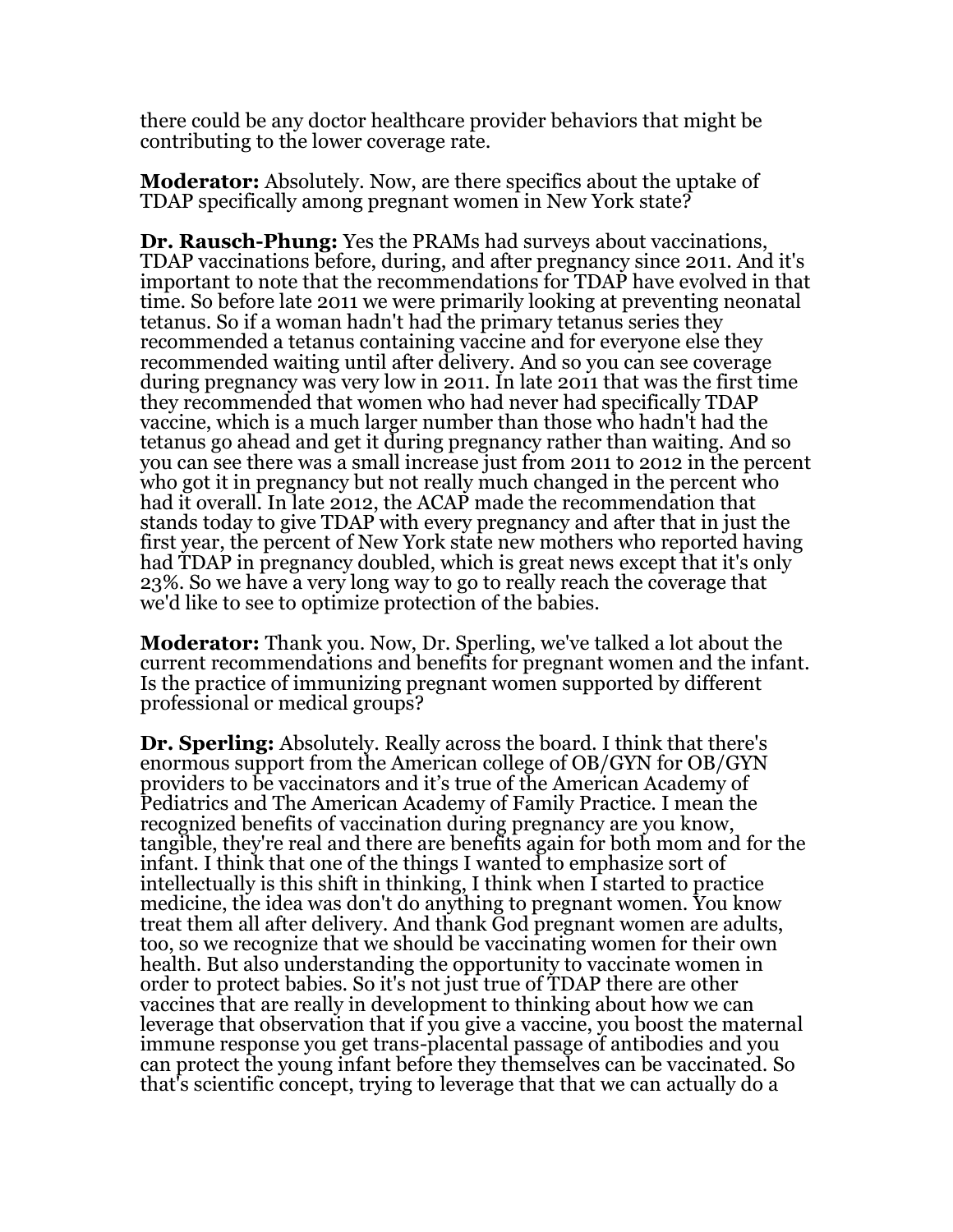better job with maternal health and also do a better job in protecting young infants.

**Moderator:** Excellent. Now let me ask you where can providers find more information about these different immunizations?

**Dr. Sperling:** There's so much good information out there, alright. The American college of OB/GYN has a website that's called immunizationforwomen.org and the Immunization Action Coalition has a great website called immunize.org. I particularly like their website because they have VIS statements in 34 different languages, so you can print out a VIS statement in a language that's someone's first language or preferred language and really give them information that they can see and digest. The CDC has excellent guidance, New York state has wonderful guidance. There's lots of great resources out there. And it really is, they're both provider-friendly and also patient-friendly. So I think that's important. Again when I talk to my patients I tell them go read the stuff yourself. You know I don't have to be your source of information. You're out on the Web, go check out ACOG's website and New York state's website, go check out immunize.org and really ask the questions. There's really lots of you know FAQs and other things on these websites and people can become very very well informed about vaccines for themselves and

vaccines for their family.

**Moderator:** Excellent. And Dr. Rausch-Phung, are there specific resources in New York state that you'd like to share?

**Dr. Rausch-Phung:** Yes. We do also have vaccinating women of reproductive age website as well as other resources for healthcare providers on our state health department website and people whether it's healthcare providers, the public, local health, anybody can always e-mail us at [immunize@health.ny.gov.](mailto:immunize@health.ny.gov)

**Moderator:** Excellent. Thank you both so much. We've covered a lot of information and we've got some time left in the show to see if we've got questions from the audience. So our first question: Why do pregnant women have to be immunized against pertussis in every pregnancy when the recommendation for adults is once in their lifetime? Will getting this immunization in each pregnancy potentially hurt the mother?

**Dr. Sperling:** Okay, I think we went over a lot of that territory but I'd be happy to answer that again. It really is to leverage the boosting of the maternal immune response to cross those, have those antibodies cross the placenta, protect the baby and protect the infant before they themselves can be vaccinated. So that's the reason each and every pregnancy, even if you've got vaccinated in a prior pregnancy you lose those antibodies. Those antibody levels go down and that even though there is some trans-placental passage of antibodies they're not adequate to protect a young infant. It's really boosting immunity, each and every pregnancy during a targeted time.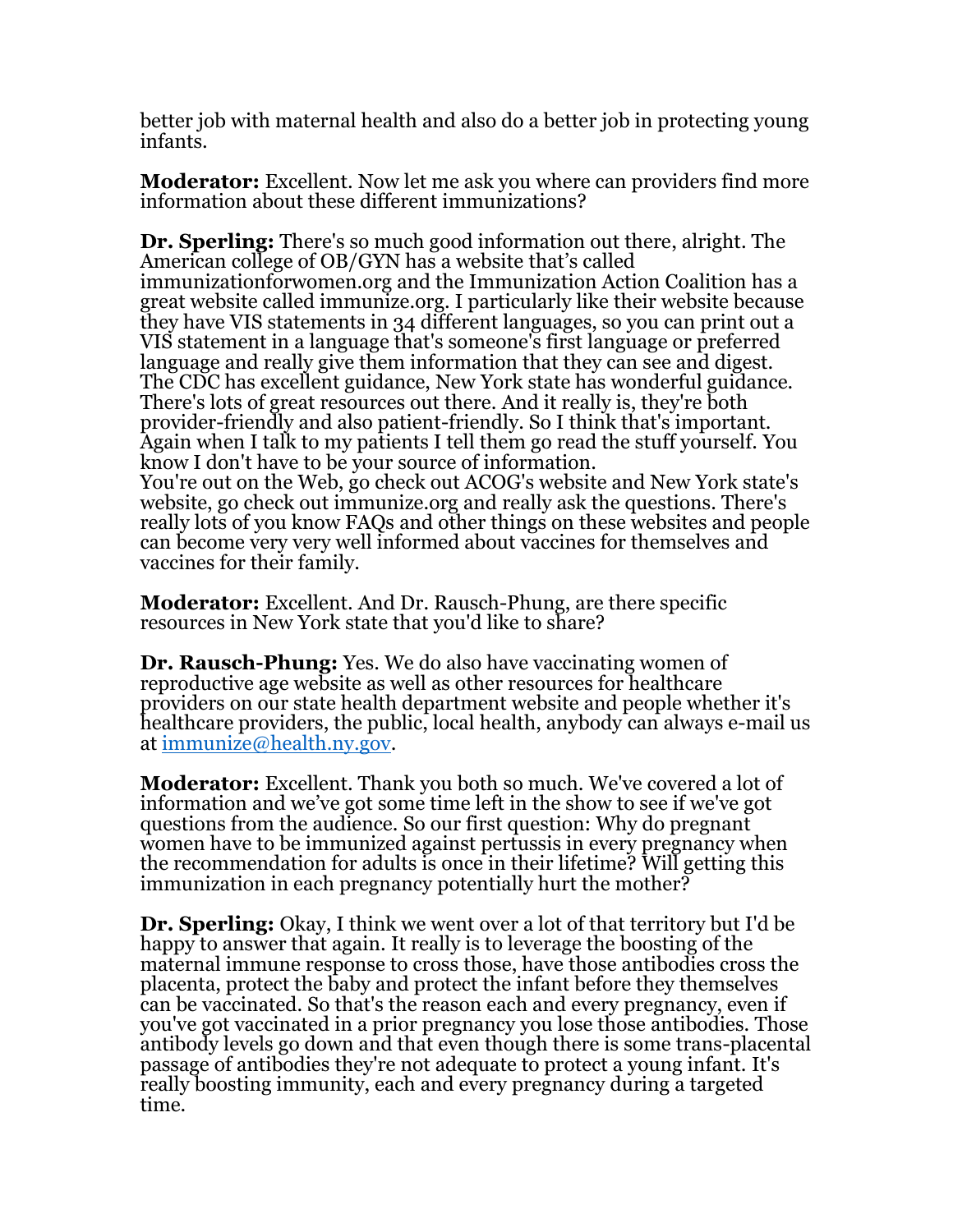**Moderator:** Thank you. Alright, the next question, if I'm vaccinated early in my pregnancy in May, say, do I have to be vaccinated again for the next flu season before I deliver if my pregnancy crosses two flu seasons?

**Dr. Sperling:** Yes, with three exclamation marks. I think the flu vaccine is for each season. And so you're getting protection for that flu season and not for a subsequent flu season. So if your pregnancy does cross those the two flu seasons then you need two flu shots.

**Dr. Rausch-Phung:** Right and the flu viruses do shift and drift every year. So the protection you might have had from the previous year's vaccine might not be enough for the new year if there has been a change in the circulating viruses.

**Moderator:** Sure and that goes back to what you said earlier about if you've seen one flu season you've seen one flu season.

## **Dr. Rausch-Phung:** Right.

**Moderator:** We have another question. How do we know that flu and TDAP vaccines are safe in pregnancy when the FDA does not allow clinical trials on vaccines with pregnant women?

**Dr. Sperling:** There actually are ongoing trials with pregnant women as vaccines become available. But I think the efficacy and safety of vaccines are followed in the post marketing experience, and they're closely followed and there's particular concern and attention paid to influenza vaccine in pregnancy, TDAP vaccine in pregnancy. As far as influenza vaccine and pregnancy go, we have 20 years of both documented as well as anecdotal experience about its safety and its safety throughout pregnancy. I don't know if I emphasized the fact that this vaccine can be given each and every trimester and should be given each and every trimester we don't have to wait for a specific trimester for the vaccine to be given and there's no concern about safety in any of the different trimesters.

**Moderator:** Excellent. Are there specific strategies underway to address the racial and ethics health disparities that you mentioned in vaccination among pregnant women?

**Dr. Rausch-Phung:** Well you know, I think that's a really, it's a good question and it's one that the state health department is thinking a lot about as well as I'm sure a lot of other health care providers and public health partners.

**Dr. Sperling:** We began to collaborate on a project, I think it's extremely important to make sure that everyone is hearing the same public health message, having opportunities to ask the questions and make appropriate informed decision, so maybe you want to collaborate, I'm game.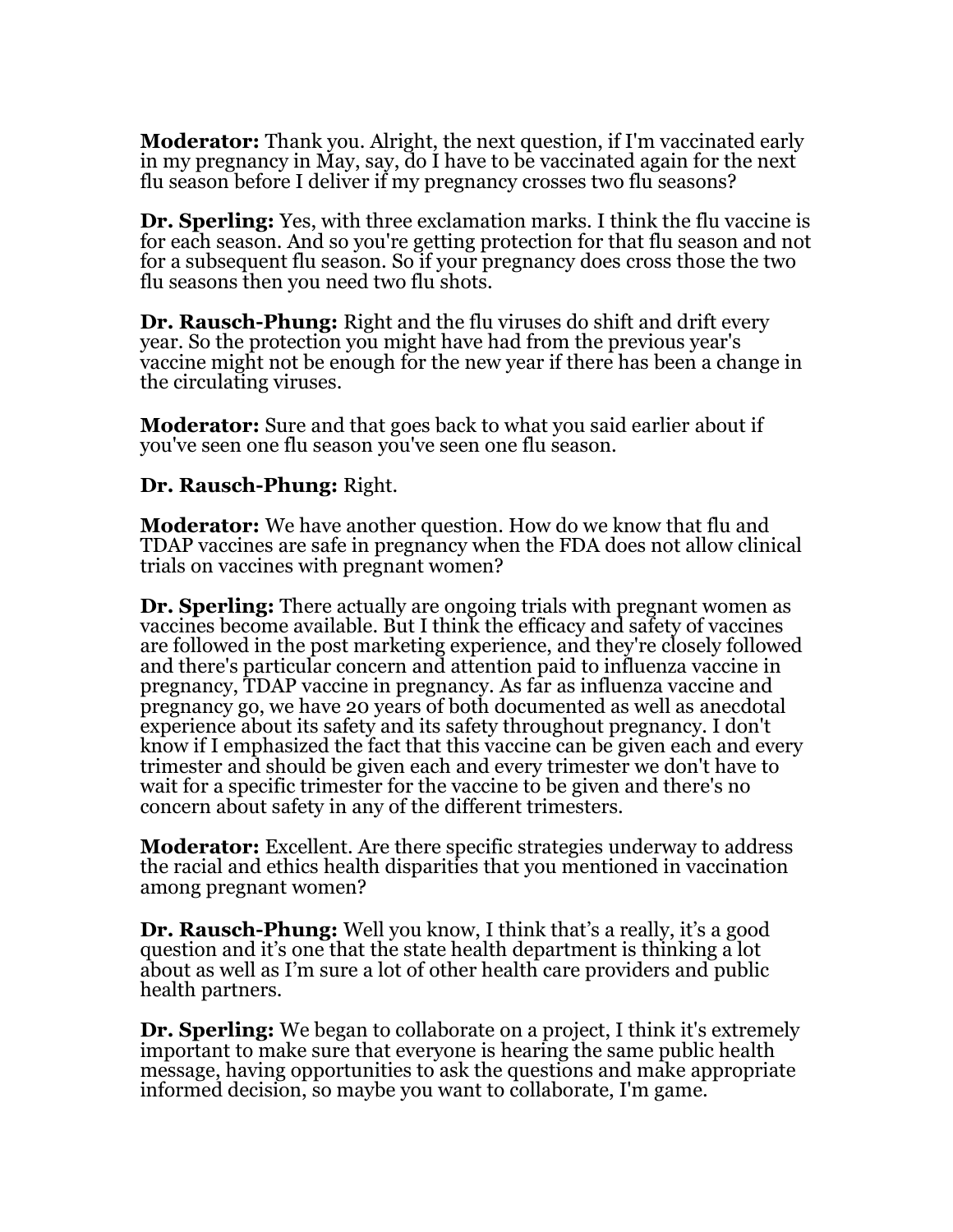**Moderator:** Alright and are there laws in New York state that mandate TDAP and flu vaccines for pregnant women or for other people who will be around the infant?

**Dr. Rausch-Phung:** They're not mandated for adults certainly for certain kids in middle school and high school. They do have to get TDAP vaccine for school. It's strongly recommended and certain healthcare providers who work in certain healthcare facilities might have to, they're not necessarily mandated to get flu vaccine but they might have to wear a face mask while flu is circulating and again this is to protect their patients whether they're pregnant women, new babies or anyone really from getting the flu.

**Dr. Sperling:** I know in our practice we actually give providers the vaccine before we give the patients because we really don't want nosocomial spread of infection we don't want our providers to make patients sick. So the culture in our office is to offer the vaccine to our providers and our staff as early as we can in flu vaccine season make sure people are vaccinated and hopefully lead by example.

**Moderator:** Excellent. Well that's all the questions we have for today. Are there any final words, final messages that you really want to impart with our audience before we wrap up the show?

**Dr. Sperling:** I think that I think education is important. I think education is important for providers, education is important for patients. There are lots of good resources out there on the Web and I encourage both providers and patients to use those resources, ask those questions, feel comfortable with the public health recommendations why they're made and what are the benefits and what are the risks. But again education is super important.

**Moderator:** And Dr. Rausch-Phung?

**Dr. Rausch-Phung:** Yeah I absolutely encourage healthcare providers to learn more about it. They can certainly contact the health department anytime if they want to learn more about it. And absolutely be recommending flu and TDAP vaccines to all of their pregnant patients.

**Moderator:** Excellent. Well thank you both so much, I think we've covered a lot of really valuable information today.

**Dr. Sperling:** Thank you.

**Moderator:** And thank you very much for joining us today. Please remember to fill out your evaluations online. Your feedback is always helpful to the development of our programs and continuing education credits are available for today's program.To obtain Nurse Continuing Education Hours, CME and CHES credits, learners must visit